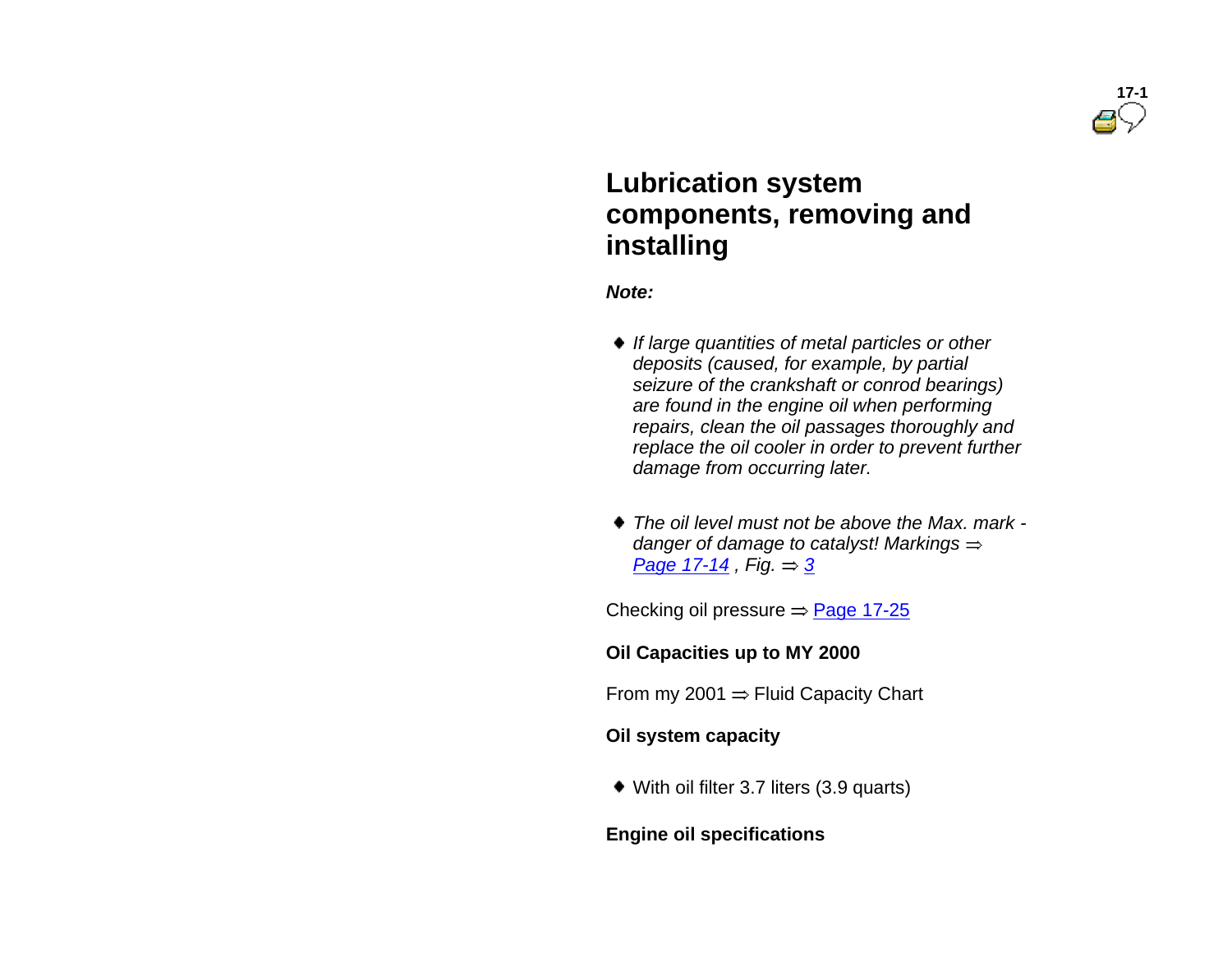The following items must appear on the oil container singly or in combination with other designations: VW 502 00, VW 500 00 or VW 501 01, ACEA A2 or ACEA A3, API-SJ or API-SL.

 Engine oils are graded according to their viscosity. The proper grade to be used in your engine depends on existing climatic or seasonal conditions.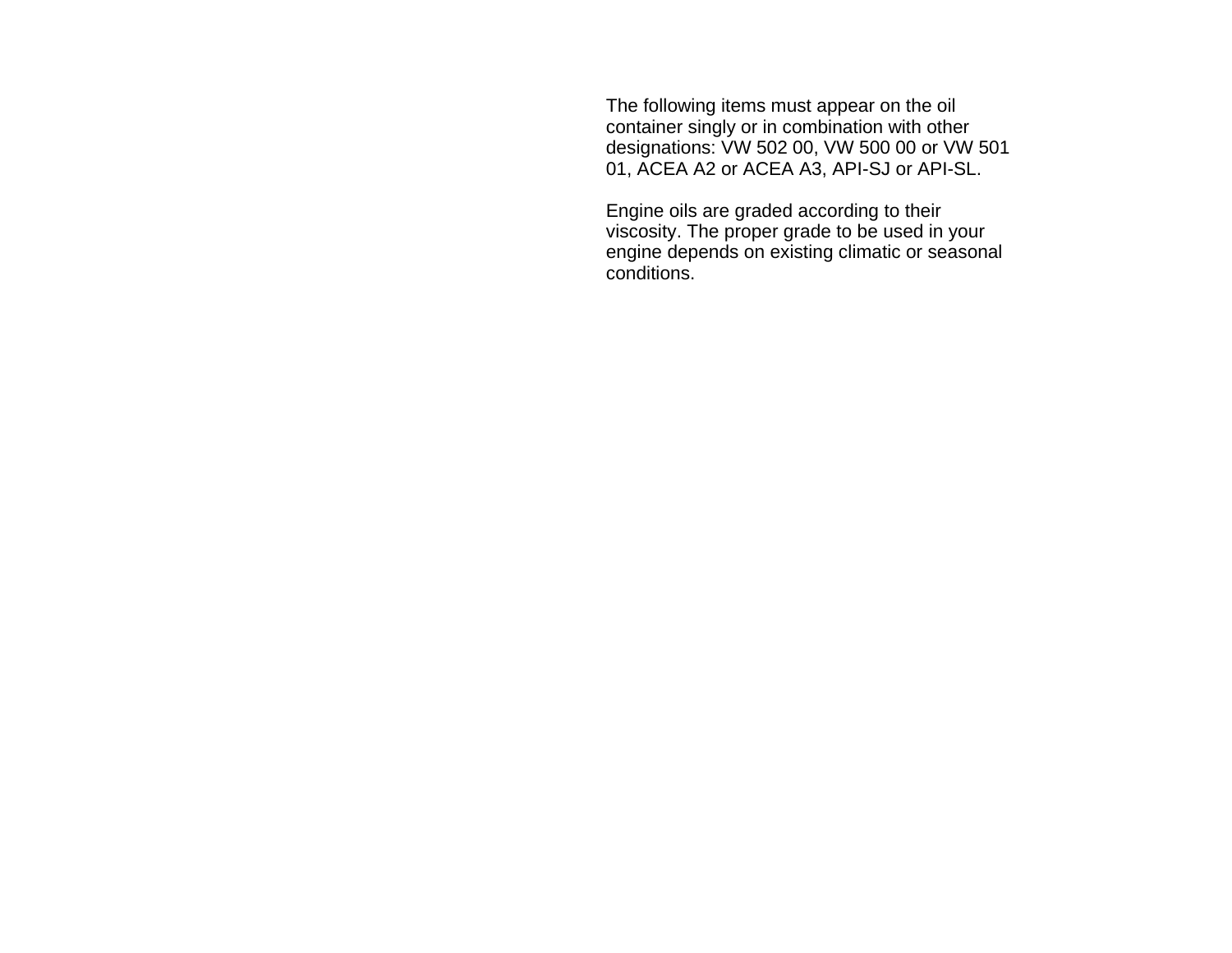**17-2**

 The engine oil which was first put into your engine has a viscosity grade of SAE 5W-40. You can use this oil over all temperature ranges for normal driving. If engine oil viscosity grade SAE 5W-40 is not available, you can also use SAE 5W-30.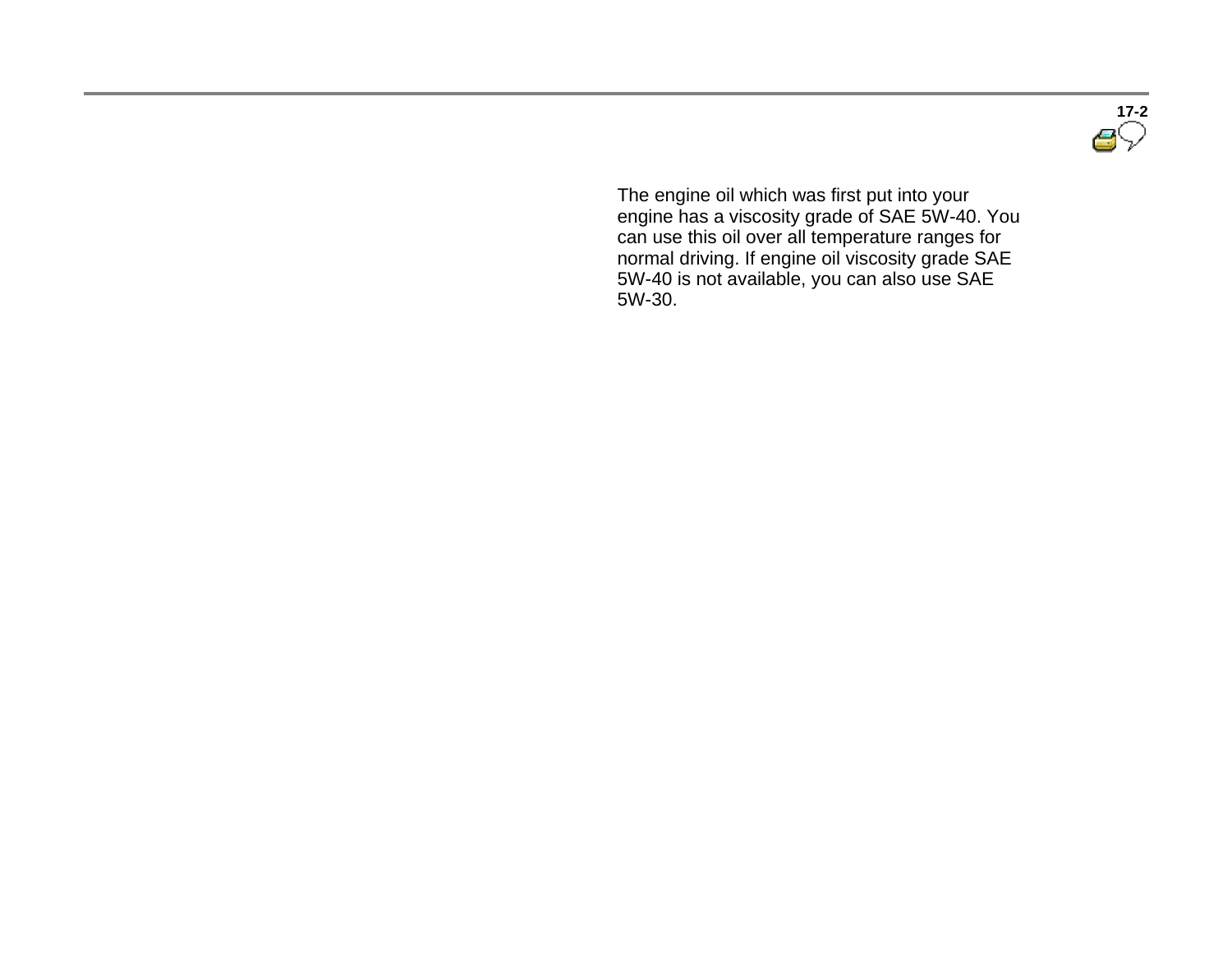



## **Vehicles without oil level / temperature sensor**

- **1 - Gasket**
	- ◆ Replace if damaged
- **2 - Cap**
- **3 - Dipstick**
	- The oil level must not be above the max. mark!
	- Area above shaded zone up to max. mark: Do not top up with engine oil!
	- Oil level in shaded zone: Engine oil can be topped up
	- Area min. mark up to shaded zone: Top-up engine oil
- **4 - Guide**
	- ◆ Pull off to extract oil
- **5 - Gasket**
	- Always replace
- **6 - Oil supply line, 20 Nm**
	- ◆ To turbocharger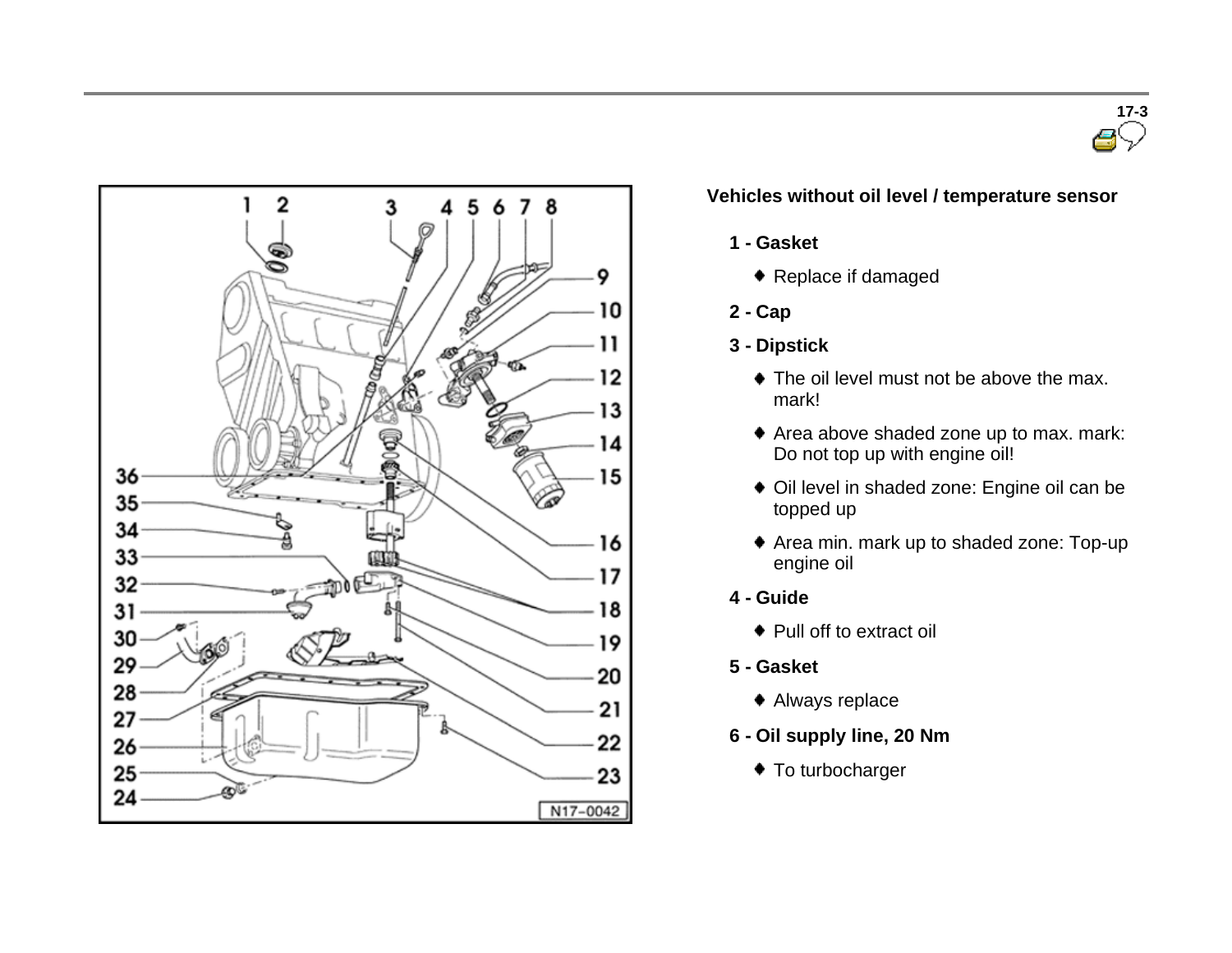



- **7 - <sup>30</sup> Nm**
- **8 - Seal**
	- Always replace
- **9 - 25 Nm**
- **10 - Oil filter bracket**
- **11 - 1.4 bar oil pressure switch -F1-, 25 Nm**
	- ◆ Black
	- $\triangleleft$  Checking  $\Rightarrow$  Page 17-25
	- If sealing ring is leaking cut open and replace.
- **12 - O-ring**
	- Always replace
- **13 - Oil cooler**
	- Coat contact area to flange, outside the seal, with AMV 188 100 02
	- Ensure clearance to adjacent components
	- $\bullet$  See note  $\Rightarrow$  Page 17-1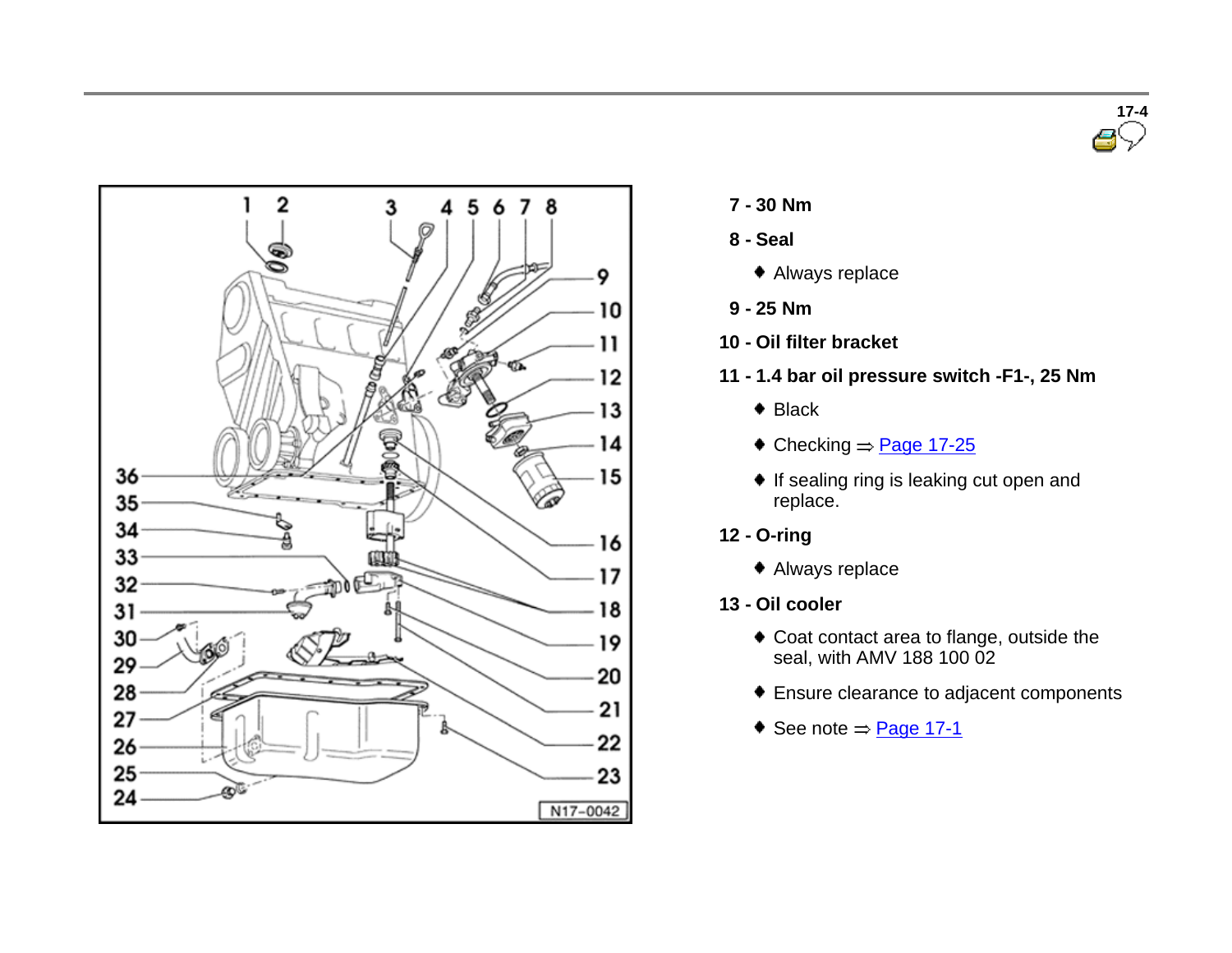



- **14 - <sup>25</sup> Nm**
- **15 - Oil filter**
	- $\bullet$  Loosen with strap wrench
	- ◆ Tighten by hand
	- Observe installation instructions on oil filter
- **16 - Cap**
	- With play compensation
- **17 - Drive gear**
	- ◆ For oil pump
- **18 - Gears**
	- $\bullet$  Checking backlash  $\Rightarrow$  Fig.  $\Rightarrow$  1
	- $\bullet$  Checking axial clearance  $\Rightarrow$  Fig.  $\Rightarrow$  2
- **19 - Oil pump cover with pressure relief valve**
	- ◆ Opening pressure: 5.7 to 6.7 bar
- **20 - 10 Nm**
- **21 - 25 Nm**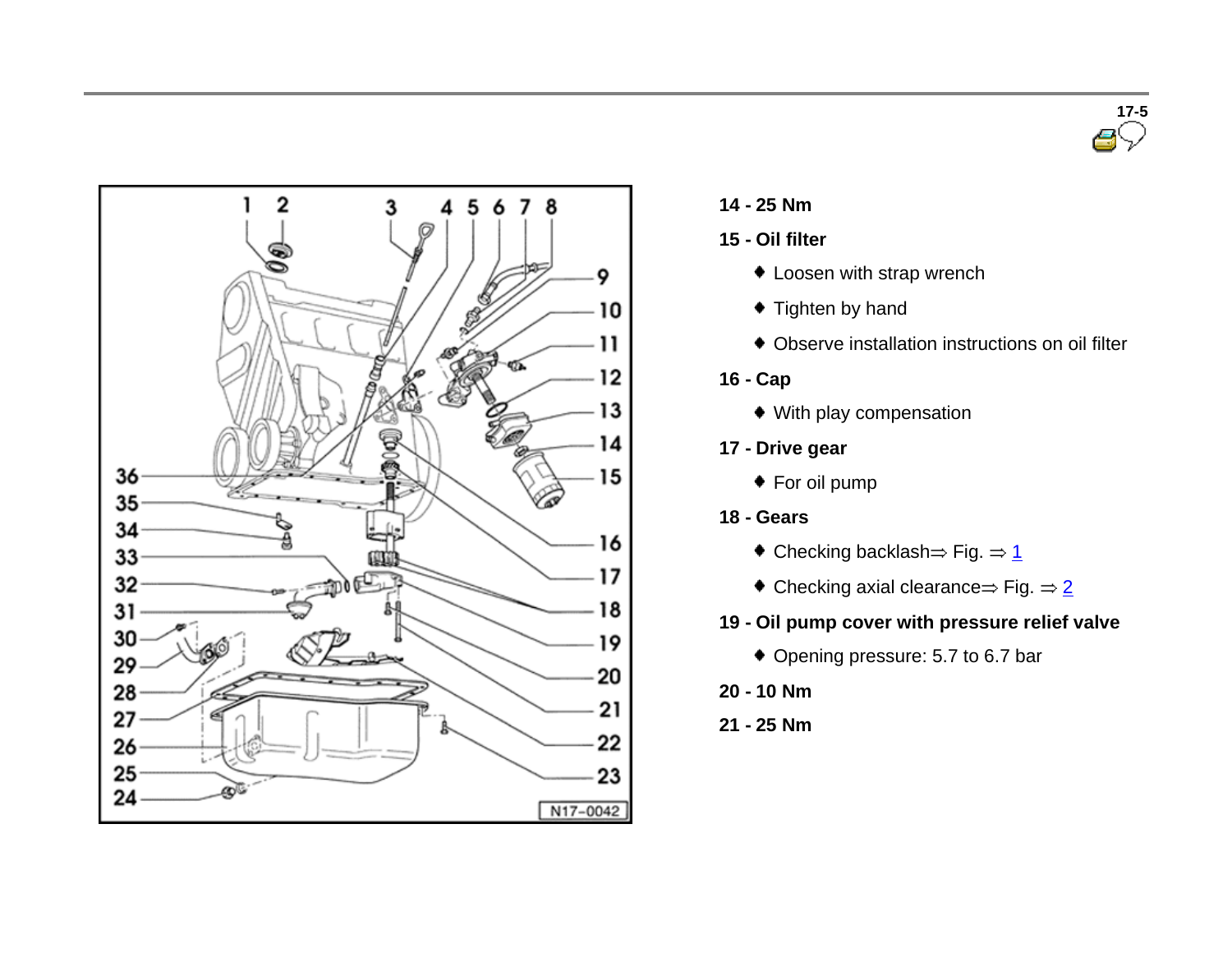



## **22 - Baffle plate**

## **23 - 10 Nm**

◆ Remove and install both rear bolts (transmission end) with jointed wrench 3185

## **24 - Oil drain plug, 30 Nm**

◆ Replace if leaking. See Parts Catalog for correct application. In some cases, seal and drain plug are combined; do not interchange with separate seal and drain plug.

## **25 - Seal**

Always replace

## **26 - Oil pan**

- Clean sealing surface before installing
- $\triangleq$  Aluminium

## **27 - Gasket**

- Always replace
- ◆ Before installing gasket, coat oil pan flange/cylinder block flange with D 454 300 A2
- **28 - Gasket**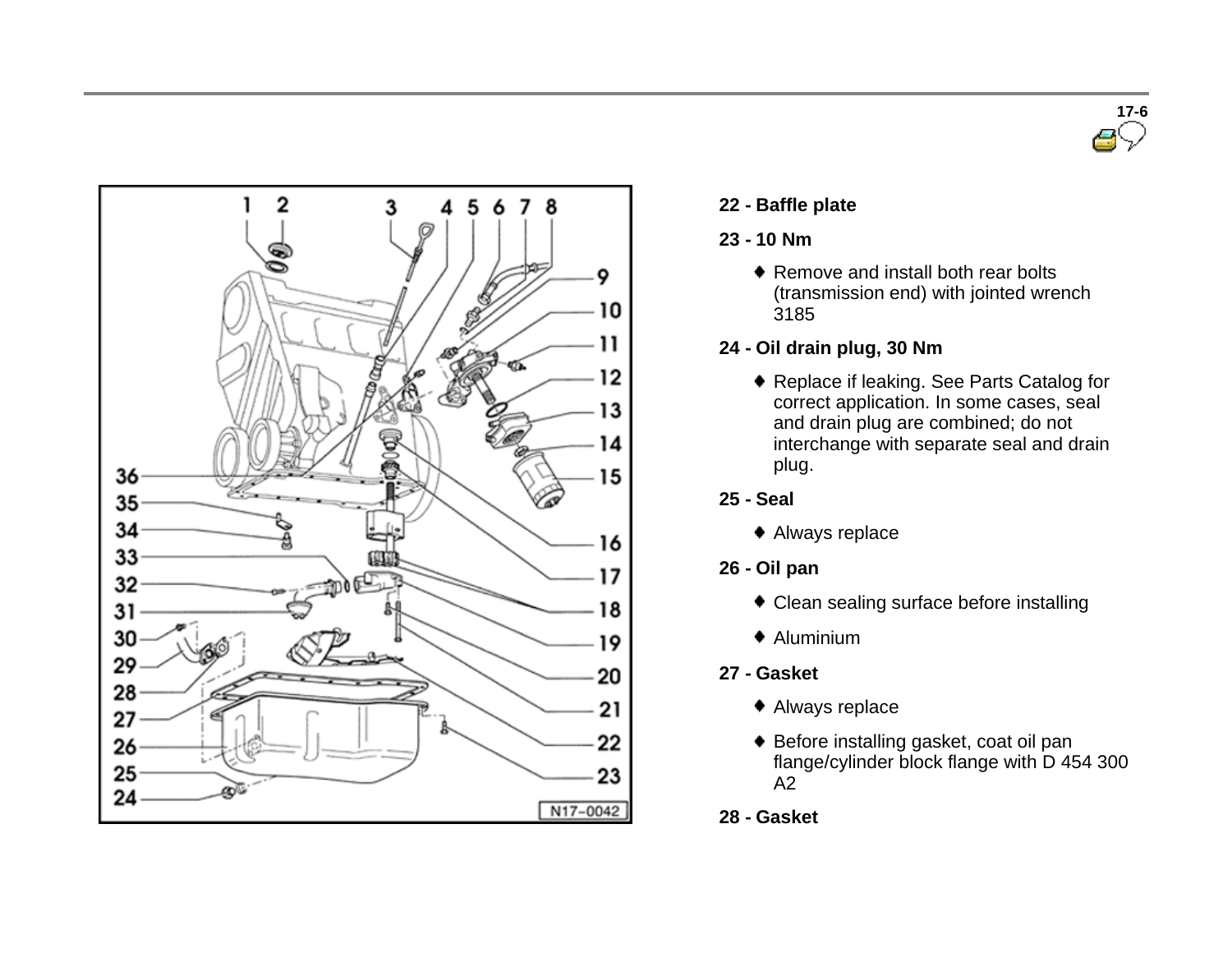Always replace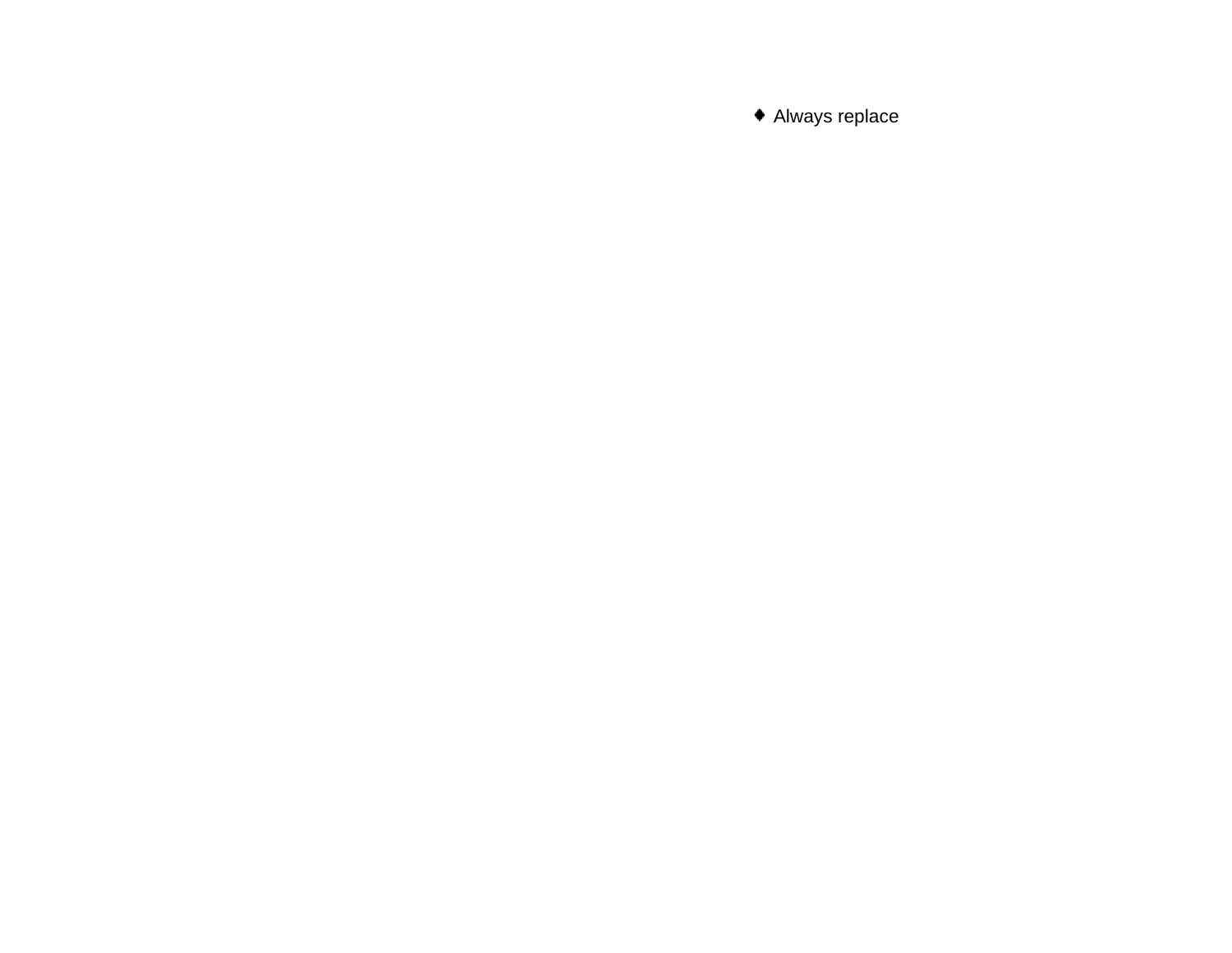



- **29 - Oil return line**
	- ◆ From turbocharger
- **30 - 10 Nm**
- **31 - Suction line**
	- Clean strainer if soiled
- **32 - 10 Nm**
- **33 - O-ring**
	- Always replace
- **34 - Pressure relief valve, 27 Nm**
	- ◆ Opening pressure: 2.5 to 3.2 bar
- **35 - Oil spray jet**
	- ◆ For piston cooling
- **36 - Check valve, 5 Nm**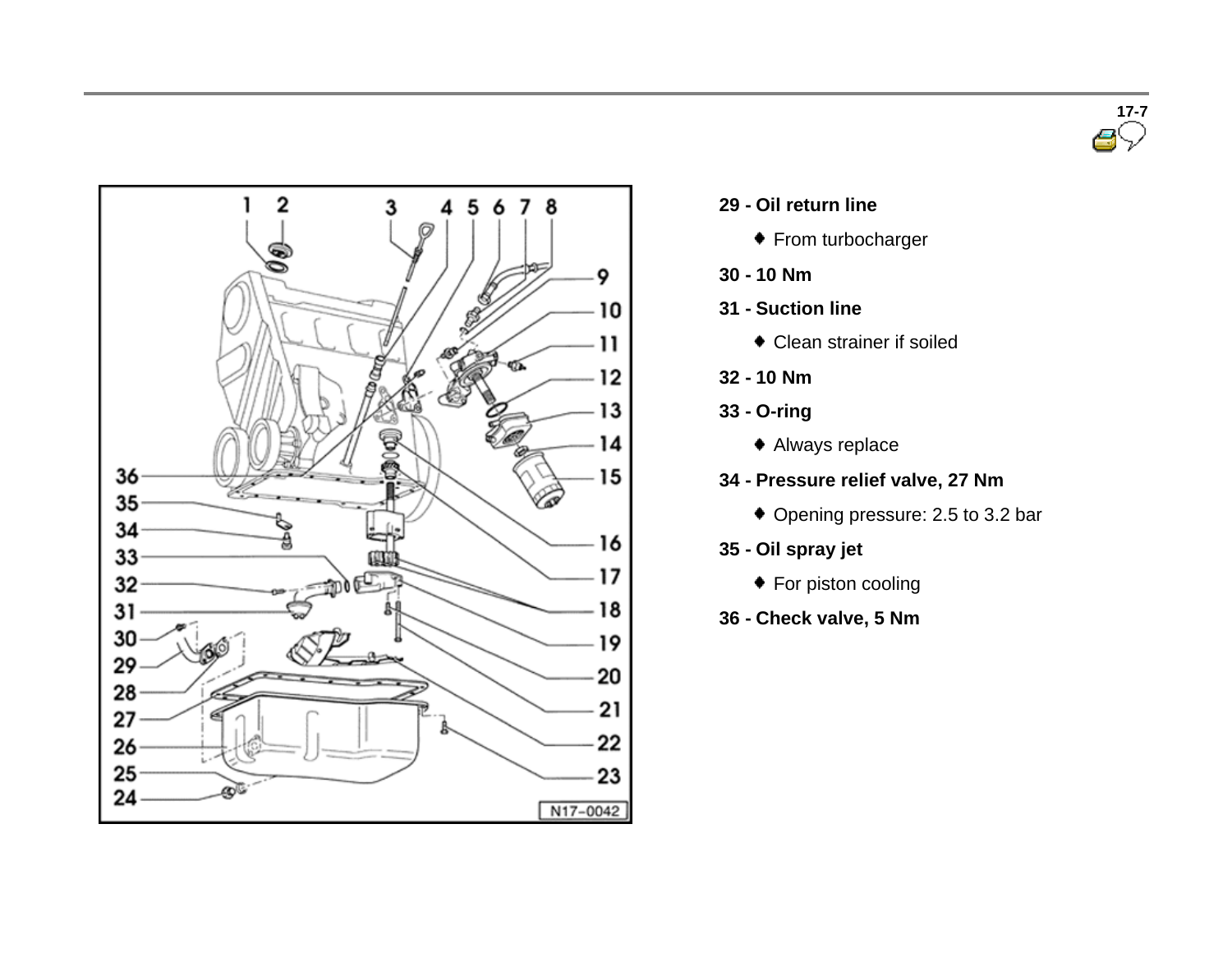



## **Vehicles with oil level / temperature sensor**

- **1 - Gasket**
	- ◆ Replace if damaged
- **2 - Cap**
- **3 - Dipstick**
	- The oil level must not be above the max. mark!
	- Area above shaded zone up to max. mark: Do not top up with engine oil!
	- Oil level in shaded zone: Engine oil can be topped up
	- Area min. mark up to shaded zone: Top-up engine oil
- **4 - Guide**
	- ◆ Pull off to extract oil
- **5 - Gasket**
	- Always replace
- **6 - Oil supply line, 20 Nm**
	- ◆ To turbocharger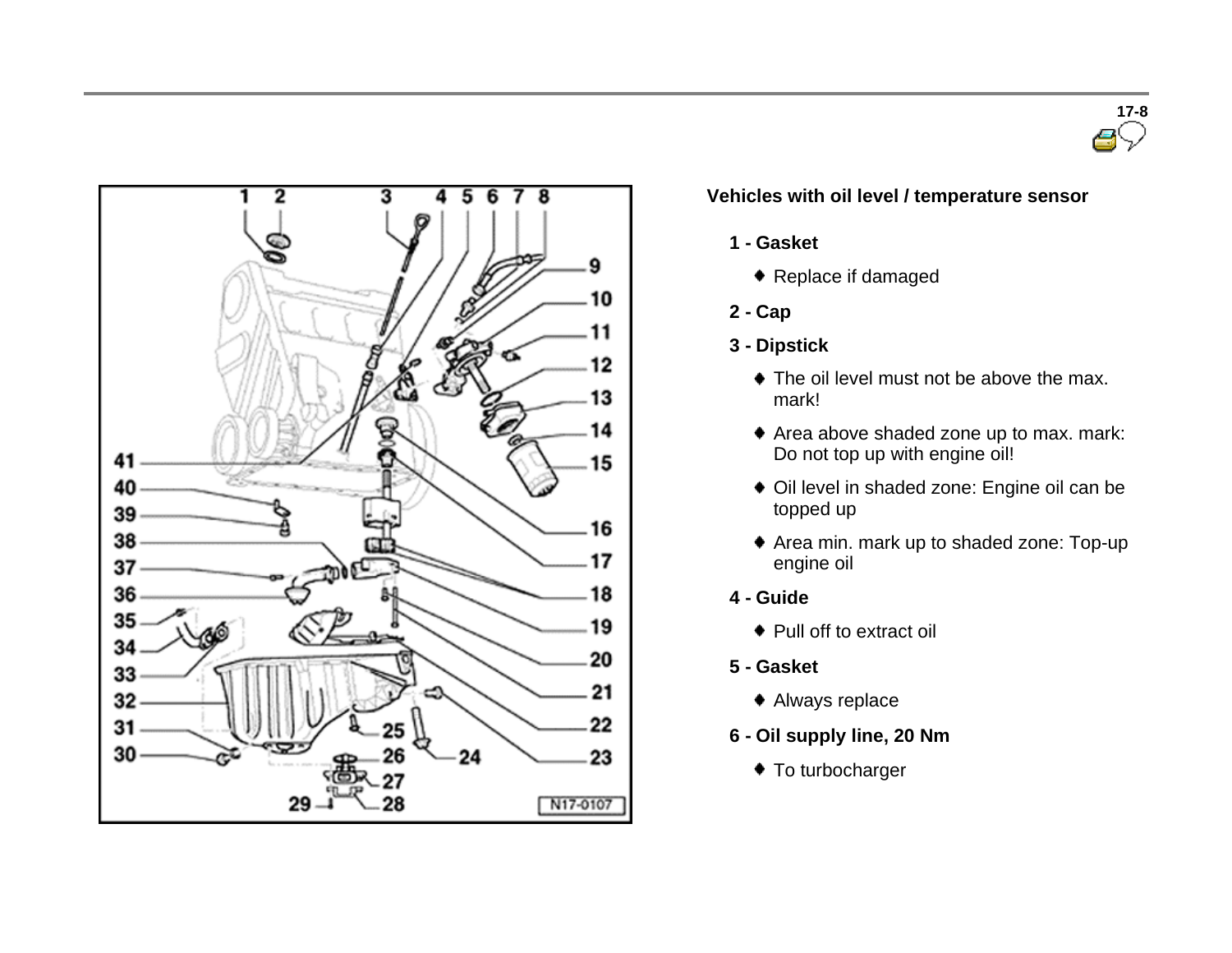



- **7 - <sup>30</sup> Nm**
- **8 - Seal**
	- Always replace
- **9 - 25 Nm**
- **10 - Oil filter bracket**
- **11 - 1.4 bar oil pressure switch -F1-, 25 Nm**
	- ◆ Black
	- $\triangleleft$  Checking  $\Rightarrow$  Page 17-25
	- If sealing ring is leaking cut open and replace.
- **12 - O-ring**
	- Always replace
- **13 - Oil cooler**
	- Coat contact area to flange, outside the seal, with AMV 188 100 02
	- Ensure clearance to adjacent components
	- $\bullet$  See note  $\Rightarrow$  Page 17-1
- **14 - 25 Nm**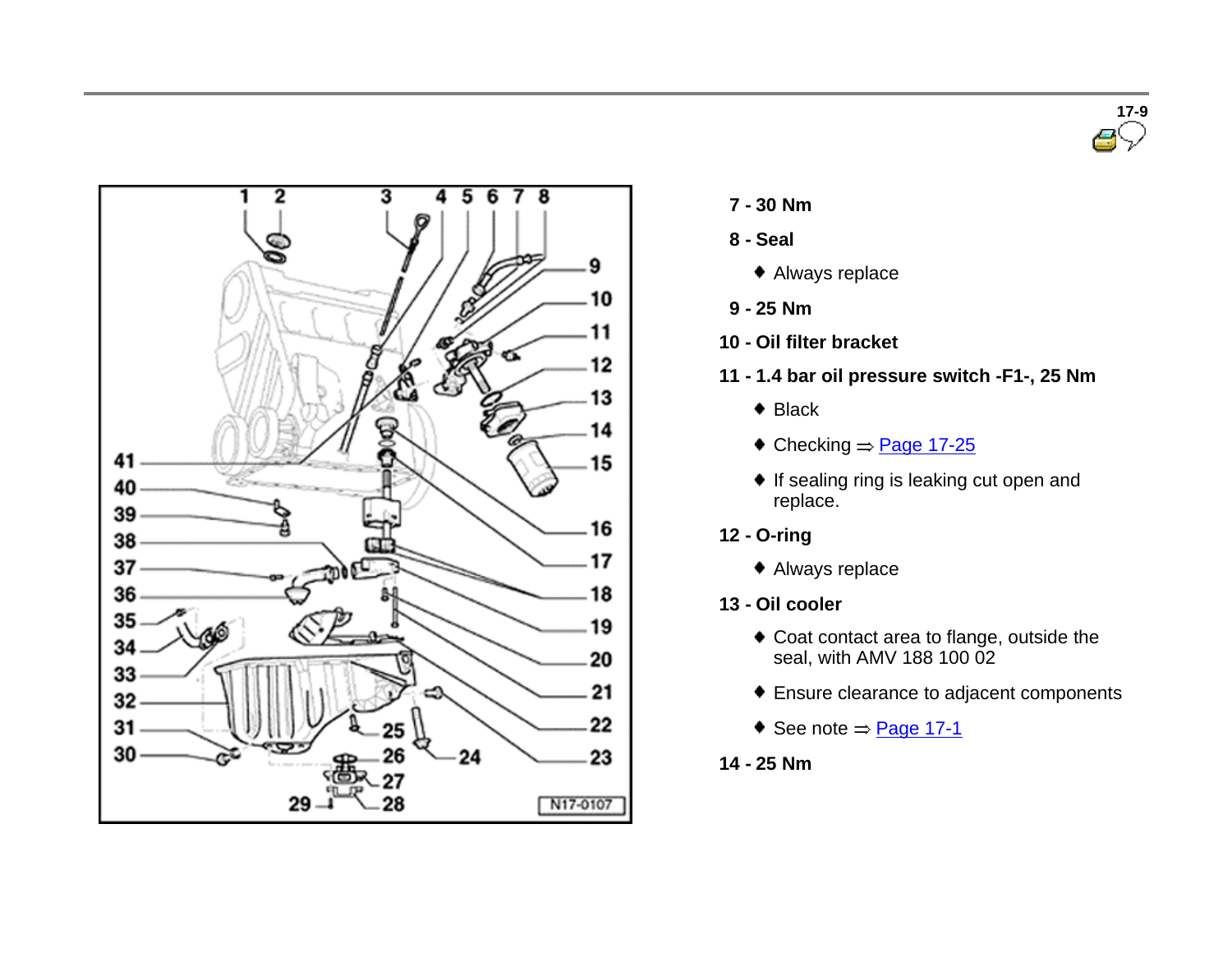



## **15 - Oil filter**

- $\bullet$  Loosen with strap wrench
- $\bullet$  Tighten by hand
- Observe installation instructions on oil filter

## **16 - Cap**

- With play compensation
- **17 - Drive gear**
	- ◆ For oil pump

## **18 - Gears**

- $\bullet$  Checking backlash  $\Rightarrow$  Fig.  $\Rightarrow$  1
- $\bullet$  Checking axial clearance  $\Rightarrow$  Fig.  $\Rightarrow$  2

## **19 - Oil pump cover with pressure relief valve**

- ◆ Opening pressure: 5.7 to 6.7 bar
- **20 - 10 Nm**
- **21 - 25 Nm**
- **22 - Baffle plate**
- **23 - 45 Nm**
	- Oil pan/transmission connecting bolt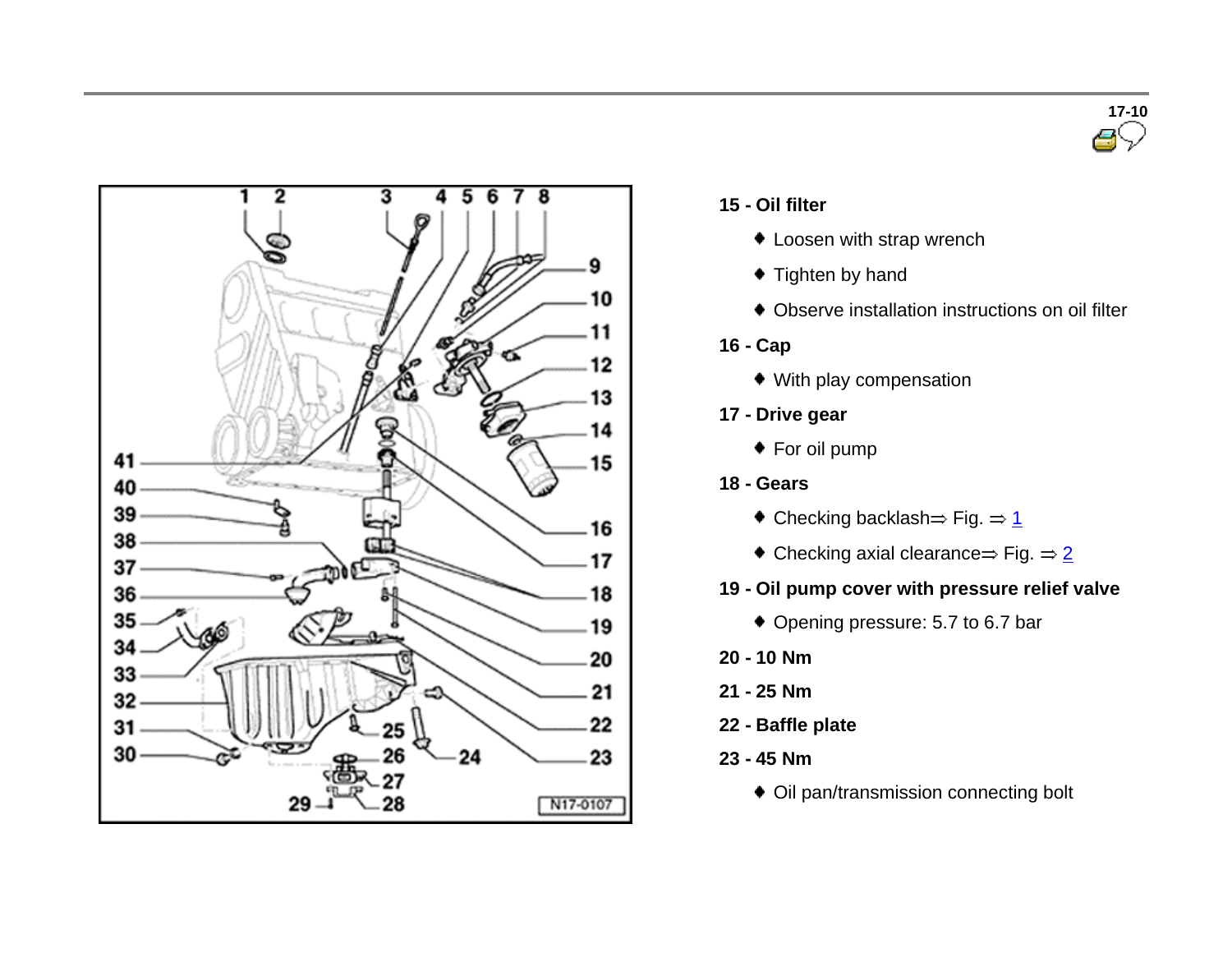



- **24 - 45 Nm**
- **25 - 10 Nm**
- **26 - Seal**
	- Always replace
- **27 - Oil level / temperature sensor -G 266-**
	- ◆ Checking:

*Electrical Wiring Diagrams, Troubleshooting & Component Locations*

- **28 - Cover plate**
- **29 - 10 Nm**
- **30 - Oil drain plug, 30 Nm**
	- ◆ Replace if leaking. See Parts Catalog for correct application. In some cases, seal and drain plug are combined; do not interchange with separate seal and drain plug.
- **31 - Seal**
	- Always replace
- **32 - Oil pan**
	- Clean sealing surface before installing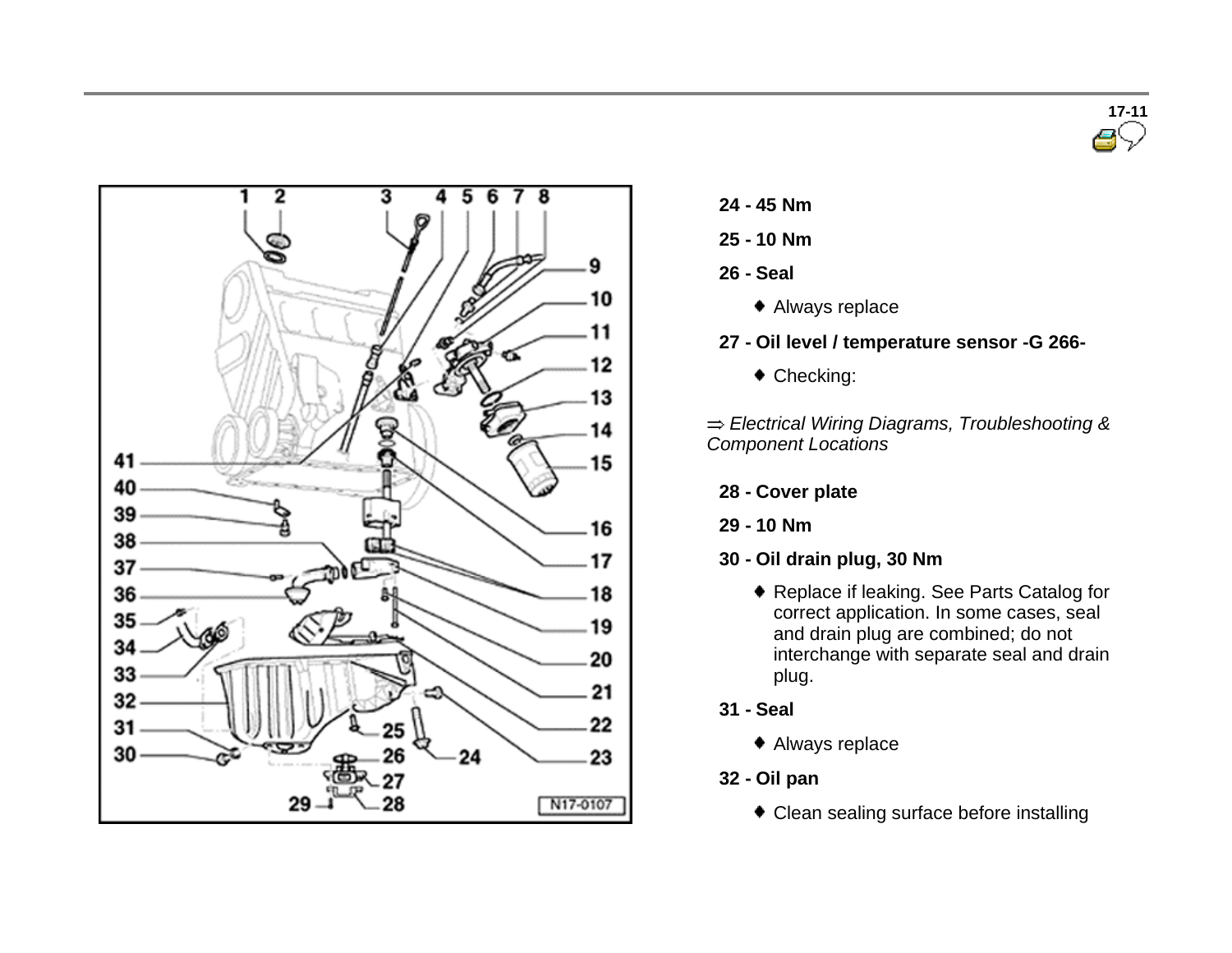- ♦ Install with silicone sealant D 176 404 A2  $=$  Page 17-15
- Aluminium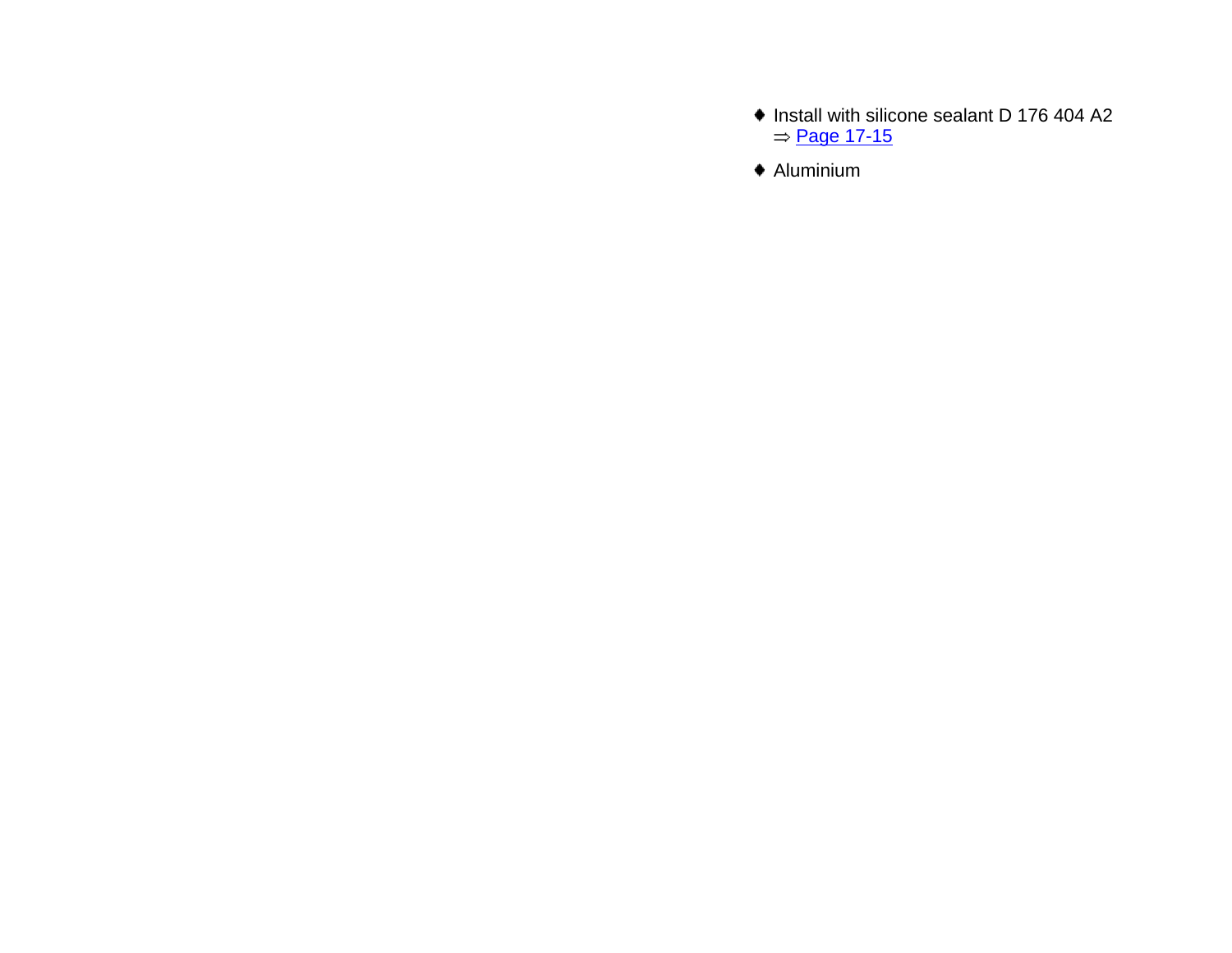



- **33 - Gasket**
	- Always replace
- **34 - Oil return line**
	- ◆ From turbocharger
- **35 - 10 Nm**
- **36 - Suction line**
	- Clean strainer if soiled
- **37 - 10 Nm**
- **38 - O-ring**
	- Always replace
- **39 - Pressure relief valve, 27 Nm**
	- Opening pressure: 2.5 to 3.2 bar
- **40 - Oil spray jet**
	- ◆ For piston cooling
- **41 - Check valve, 5 Nm**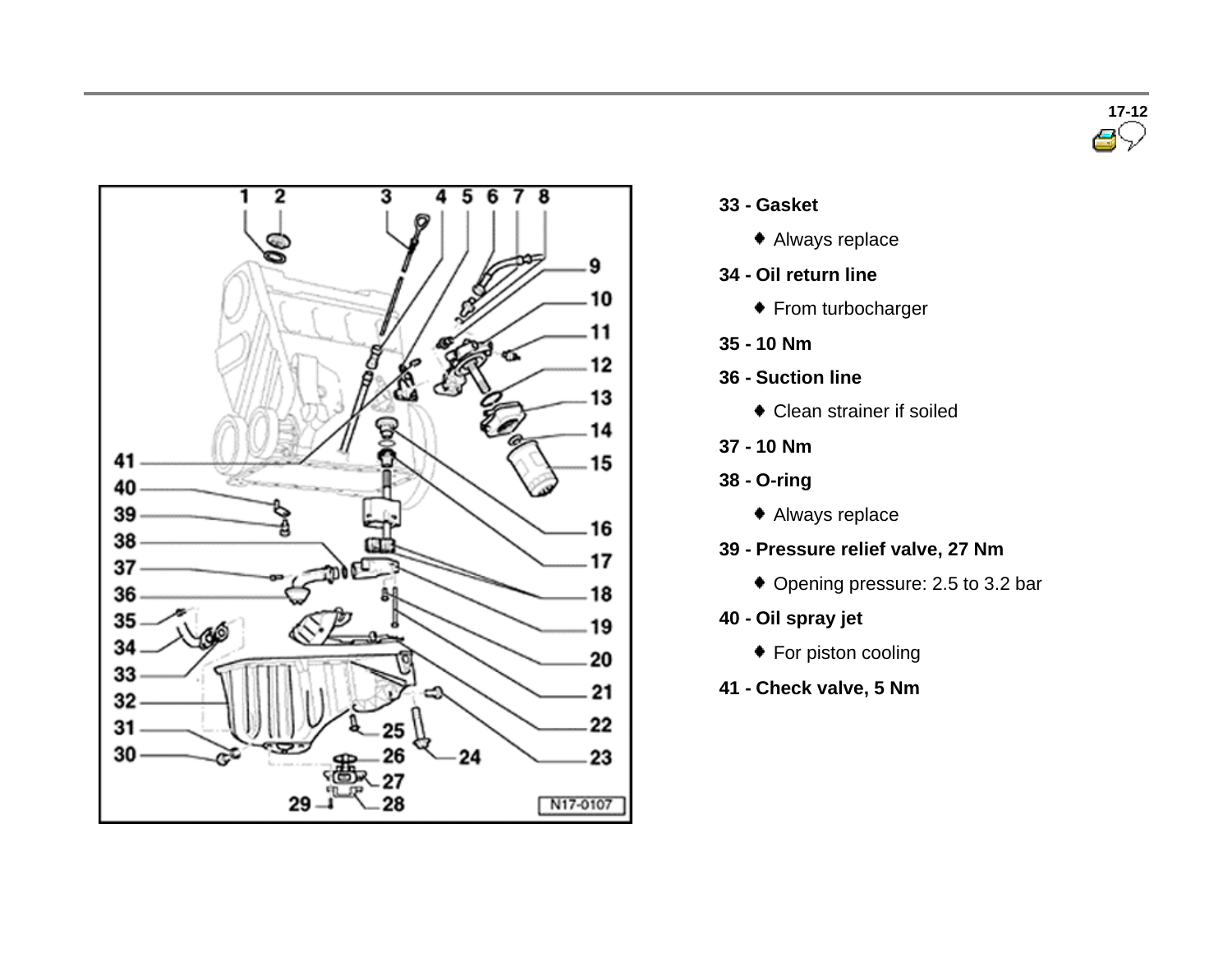

## **Fig. 1 Checking oil pump backlash**

New: 0.05 mm

 $\blacktriangleleft$ 

 $\prec$ 

 $V17 - 0006$ 

Wear limit: 0.20 mm

**Fig. 2 Checking oil pump axial clearance**

Wear limit: 0.15 mm

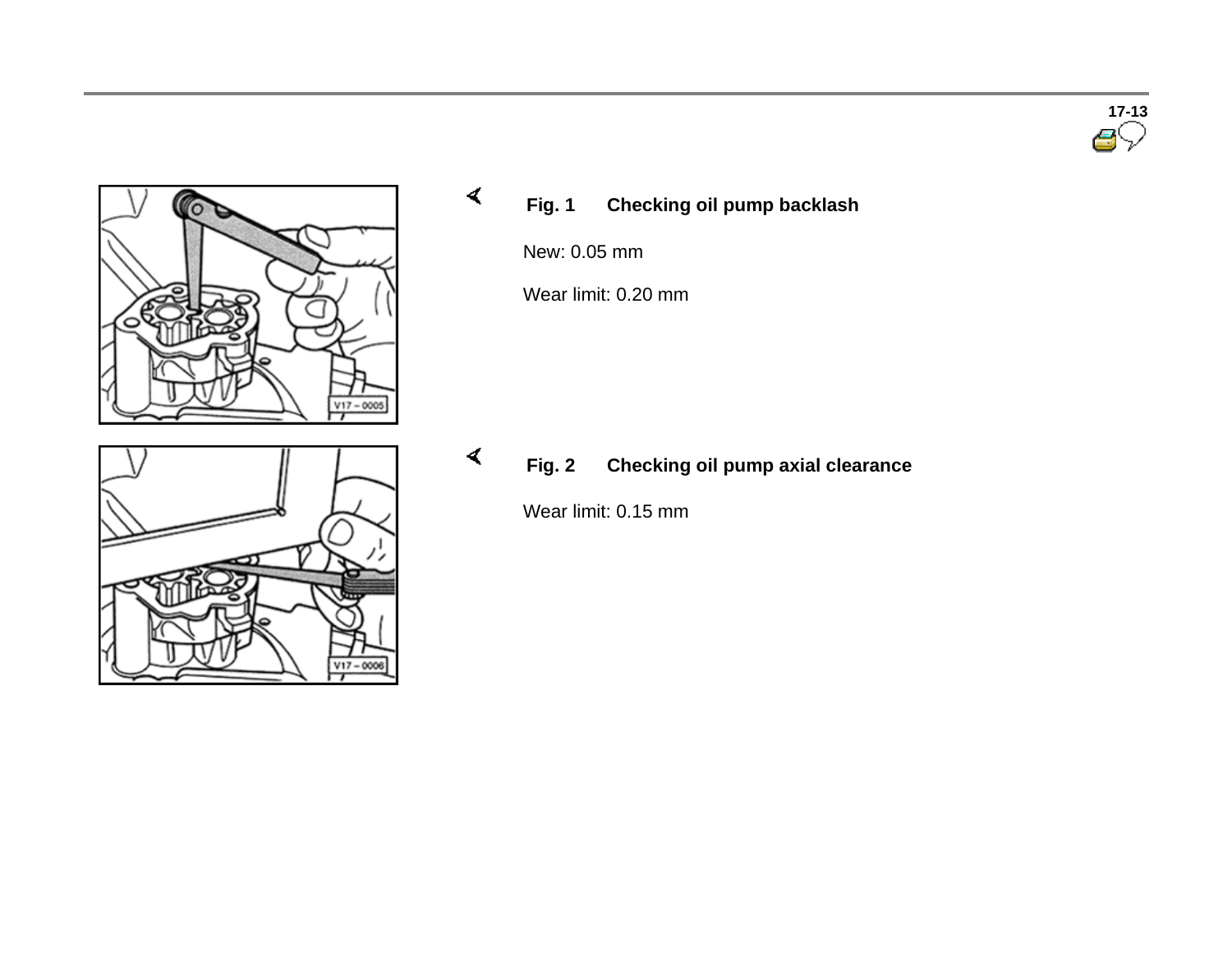



- **Fig. 3 Marking on oil dipstick**
	- 1 Max. mark

 $\blacktriangleleft$ 

2 - Min. mark

a - Area above hatched field up to max. mark: Do not top-up with engine oil!

b - Oil level within hatched field: can be topped-up with engine oil

c - Area from min. mark up to hatched field: fill with max. 0.5 ltr. of engine oil!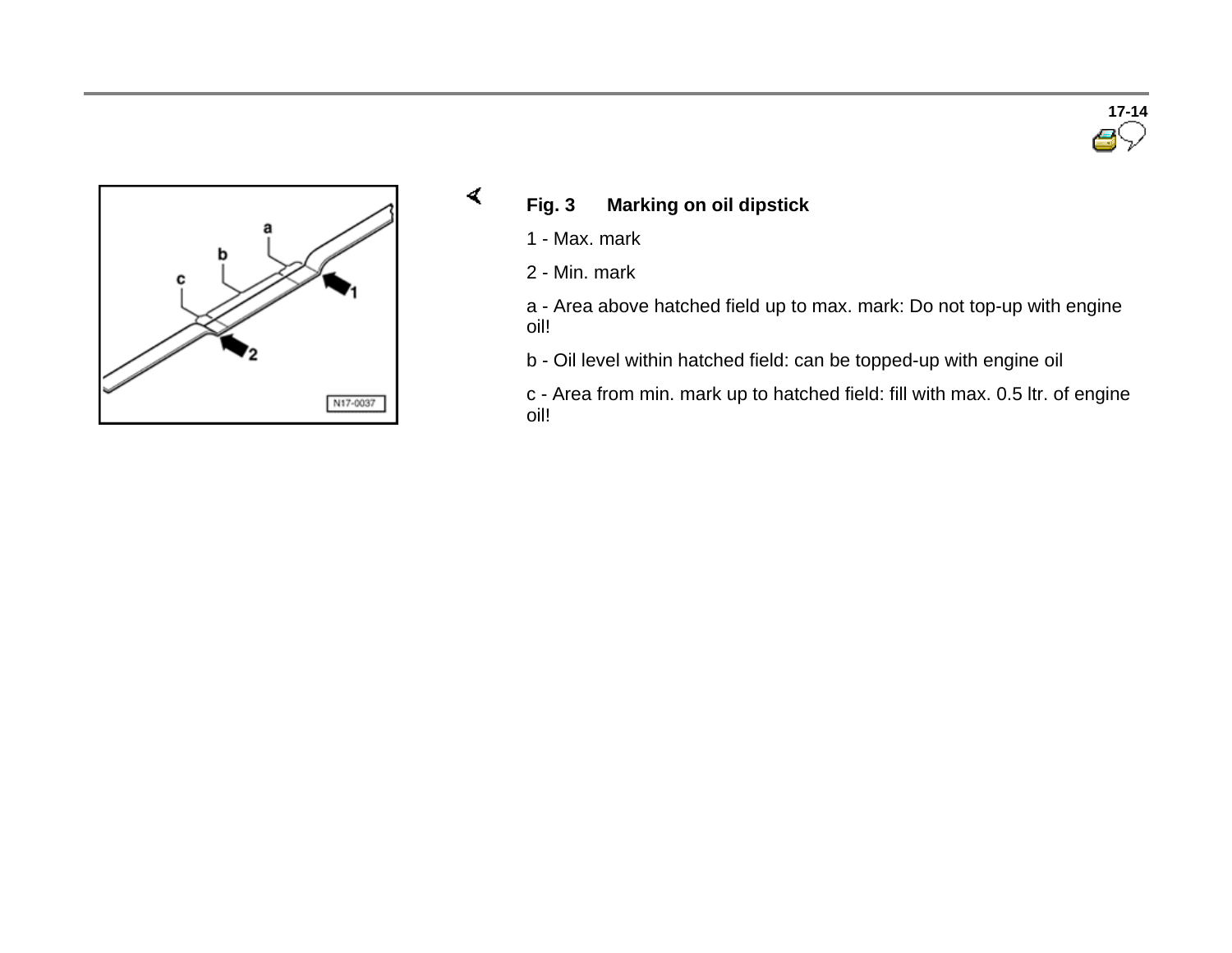# **17-15**

## **Oil pan, removing and installing**

## **Special tools and equipment**

 $\blacktriangleleft$ 

 $\blacktriangleleft$ 

Engine support bracket 10-222A with legs 10-222A/1





- Workshop crane VAG 1202 A or equivalent
	- ◆ Hand drill with plastic brush
	- Silicone sealant D 176 404 A2
	- Punch, 5 mm diameter
	- Cable tie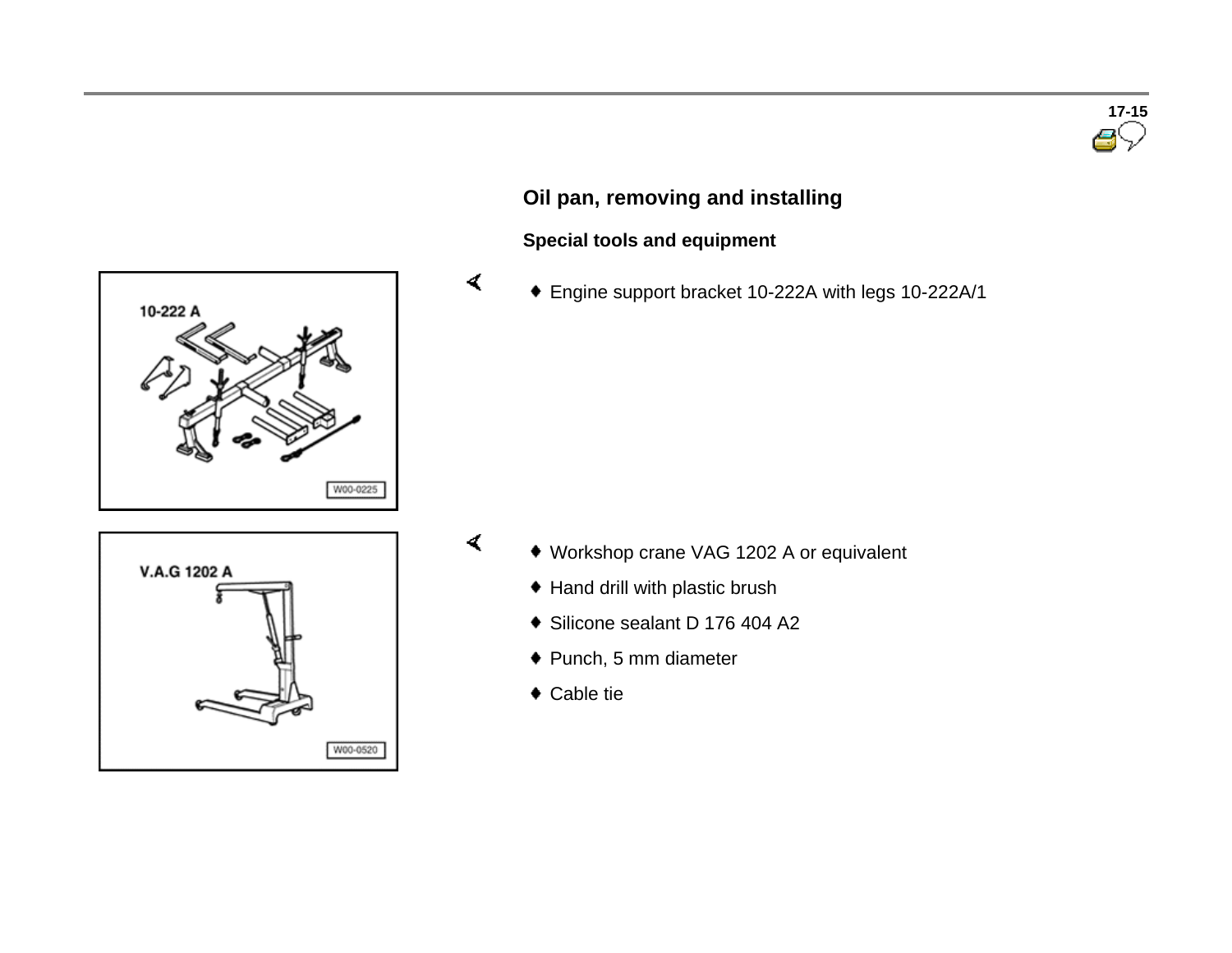# **17-16**

### **Removing**

- Bring lock carrier into service position.

 *Repair Manual, Body Exterior, Repair Group 50*

- Drain engine oil.

 $\blacktriangleleft$ 

- Mark toothed belt direction of rotation.
- Remove ribbed belt  $\Rightarrow$  Page 13-14.
- Remove A/C compressor ribbed belt tensioning roller complete.
- Take off A/C compressor ribbed belt.
- Secure viscous fan coupling belt pulley with a punch  $\leq$  5 mm diameter) -1-.
	- Remove viscous fan coupling securing bolt (with 8 mm hex key -2-) and remove viscous fan coupling with belt pulley.

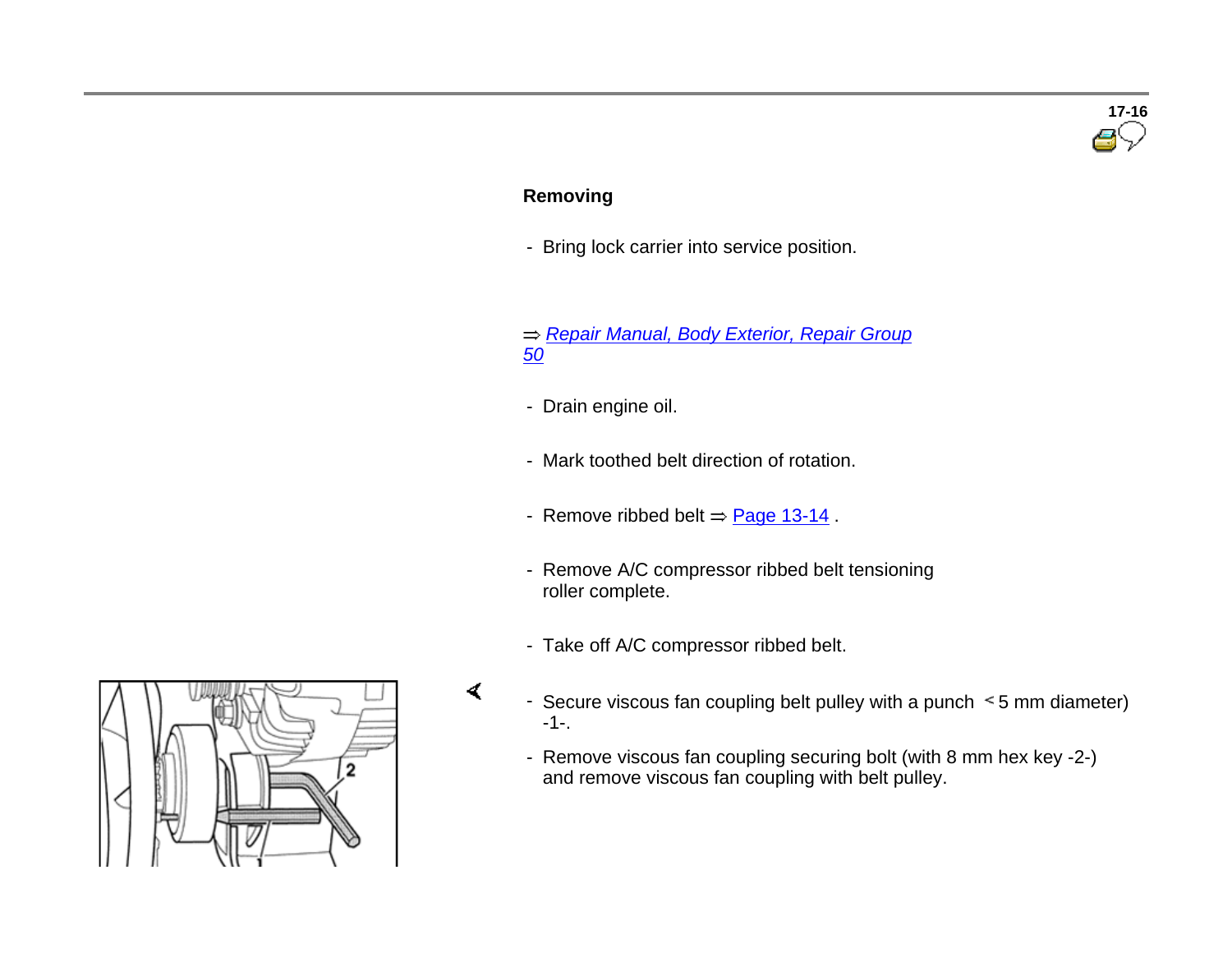

 $\blacktriangleleft$ - Unbolt torque rod bracket (arrows).

 $\blacktriangleleft$ 

A17-0045

- Cut through cable ties (arrows), open retainer for starter wiring and take out wiring.
	- Remove support between oil pan and intake manifold
	- Unbolt oil return line from turbocharger.
	- Disconnect left upper engine mounting.

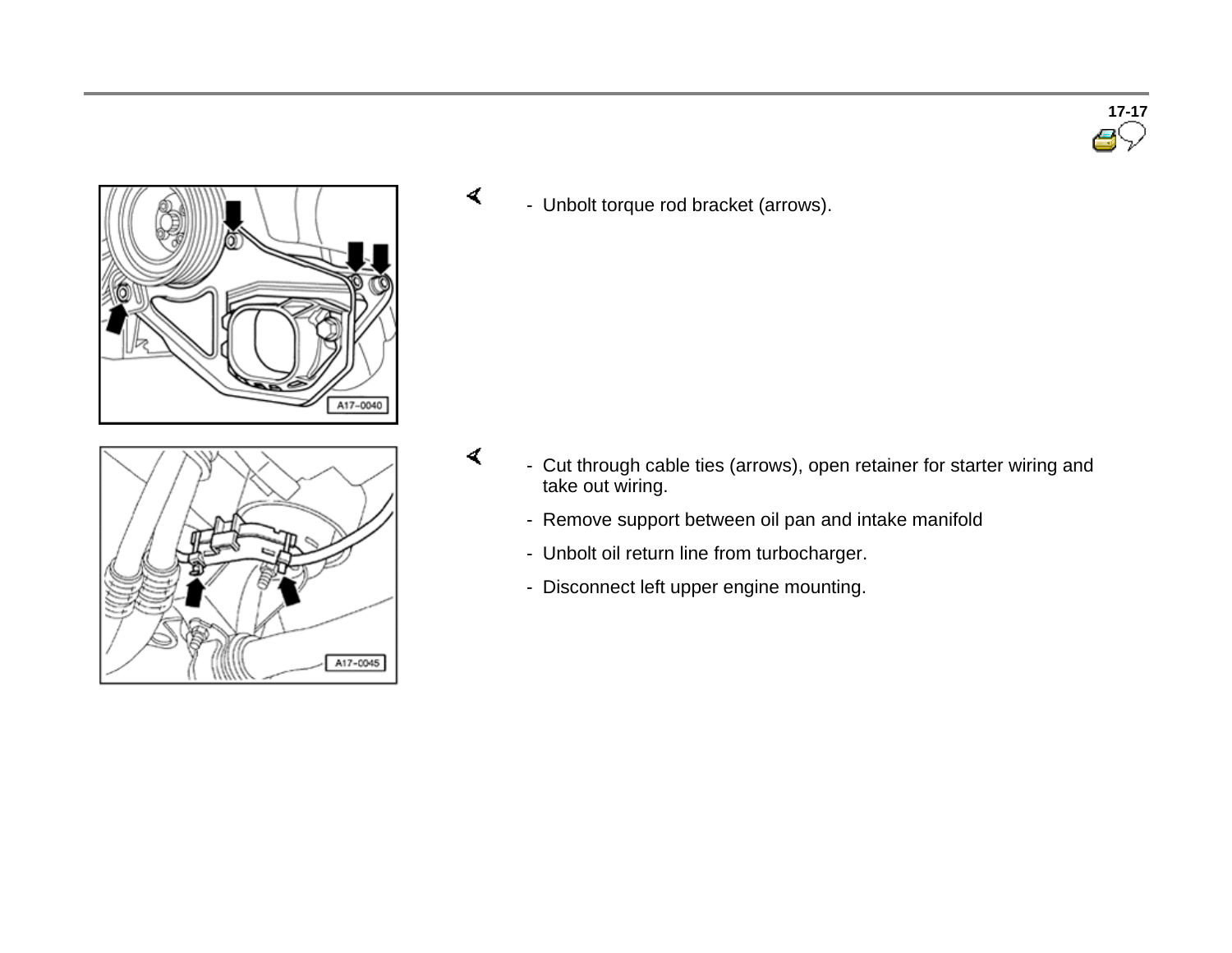



 $\blacktriangleleft$ 



- Disconnect both lower engine mountings.
- Slide lock carrier again to rear and bolt top on.

- $\blacktriangleleft$  - Attach lifting device 10-222A as shown.
	- Support engine at front lifting eye with lifting device.
	- Lift engine with spindle of lifting device until air hose to throttle valve module touches bulkhead.
	- Take out left engine mounting.

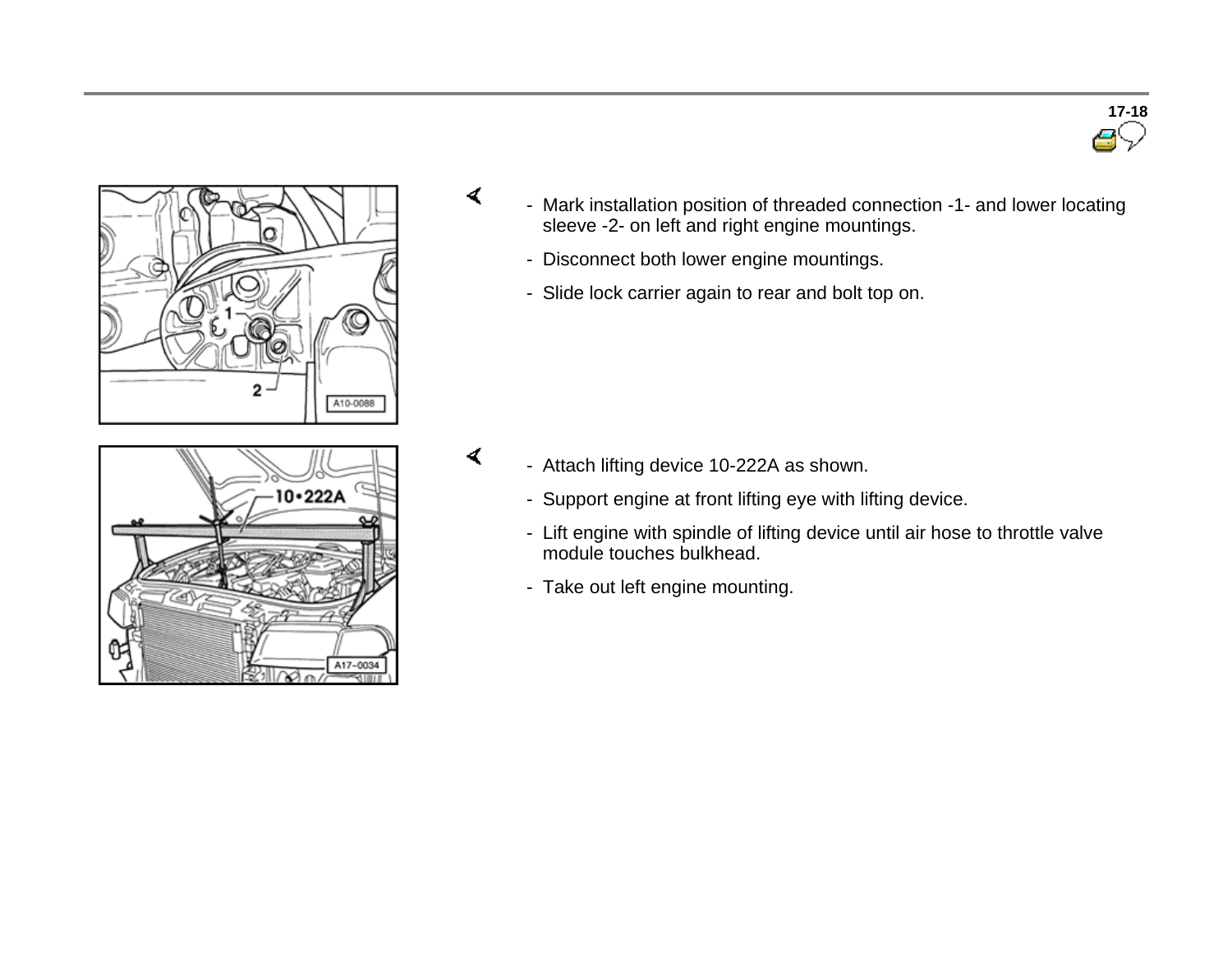

0

- Support subframe with workshop crane 1202 A.

- First remove front subframe bolts -2- and -3- on left and right-hand sides. Then remove bolts -4-.

#### *Note:*

 $\blacktriangleleft$ 

 $\blacktriangleleft$ 

A17-0038

*To avoid measuring wheel alignment, the subframe must only be loosened or lowered at the front end.*

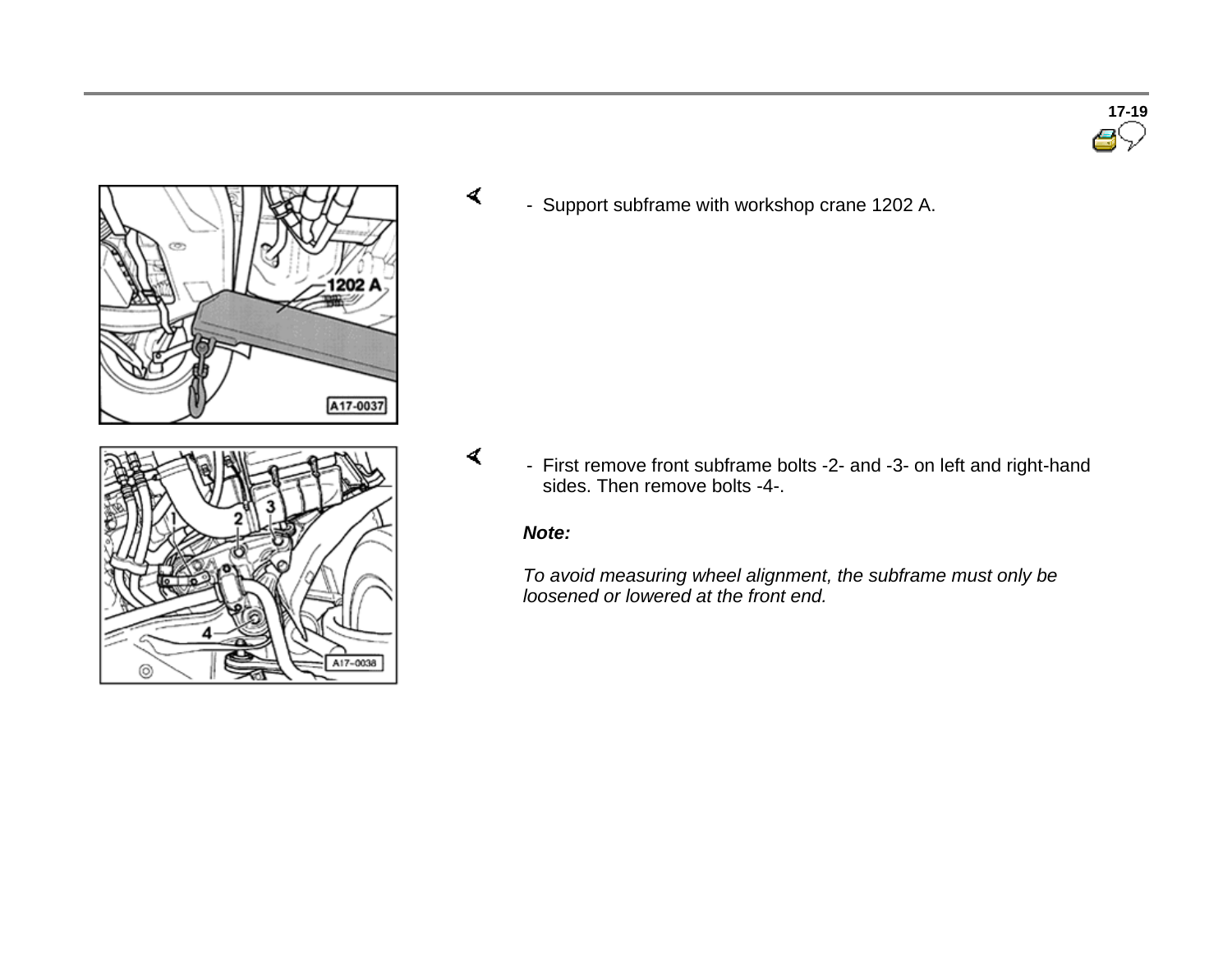**17-20**



 $\blacktriangleleft$ 

 $\blacktriangleleft$ 

 - Loosen rear right transmission mounting rear bolt -2- several turns, remove right transmission mounting front bolt -1-.

 - Loosen nut for left-hand transmission mounting (arrow) until it aligns with lower edge of bolt (turned approx. 4 threads).

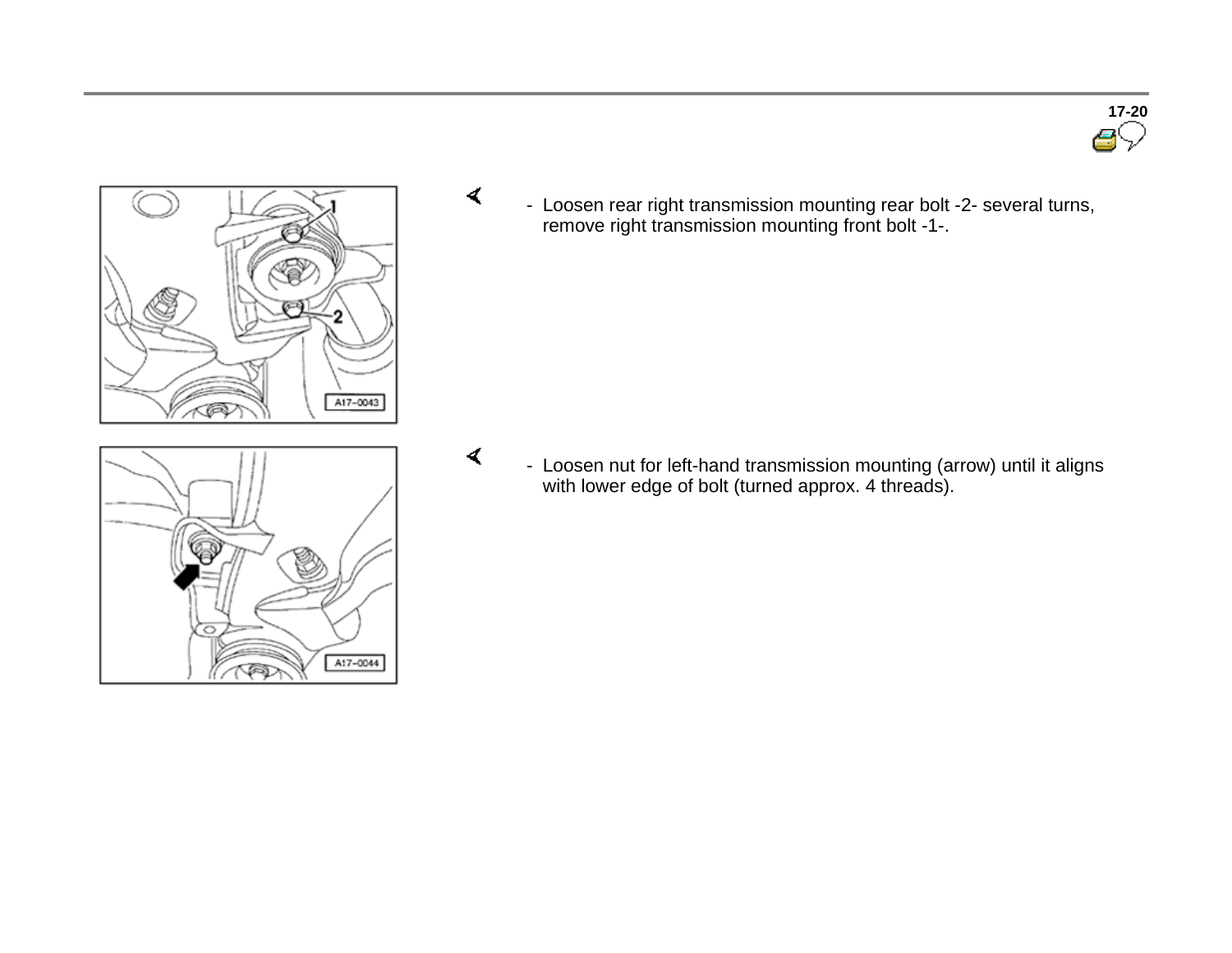



- Lower subframe slowly with workshop crane.
	- Remove workshop crane, swing stabilizer bar down.
	- Remove oil pan.

#### *Note:*

 $\blacktriangleleft$ 

 $\blacktriangleleft$ 

*It may be necessary to release the oil pan by tapping it lightly with a rubber mallet.*

#### **Vehicles without solid gasket**

- Remove sealant residue on cylinder block with a flat scraper.



- Remove sealant residue on oil pan with a rotating brush, e.g. hand drill with a plastic brush (wear protective glasses).
	- Clean sealing surface so that it is free of oil and grease.

## **Installing**

- Install oil pan with solid type gasket.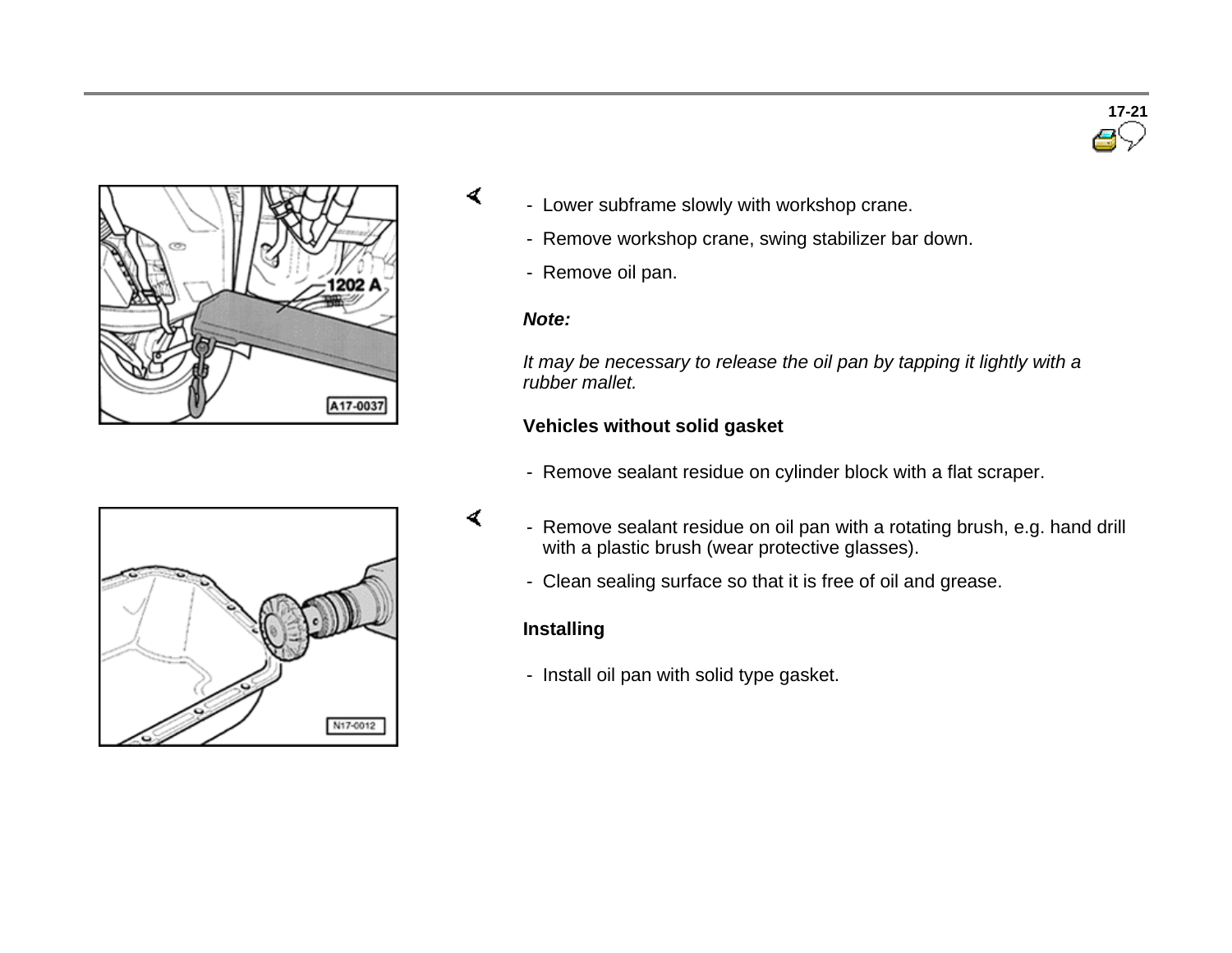

#### **Vehicles without solid gasket**

#### *Note:*

 $\blacktriangleleft$ 

- *Note the "use by" date of the sealant.*
- *The oil pan must be installed within <sup>5</sup> minutes of applying silicone sealing compound.*
- Cut-off tube nozzle at forward marking (nozzle approx. 3 mm diameter).
	- Apply silicone sealing compound, as shown, to clean oil pan sealing surface.

Sealing compound bead must be:

- $\bullet$  2 to 3 mm thick
- applied on inside of bolt holes (arrows)

#### *Note:*

*The sealing compound bead must not be thicker, otherwise excess sealing compound will enter the oil pan and may block the oil suction line strainer.*

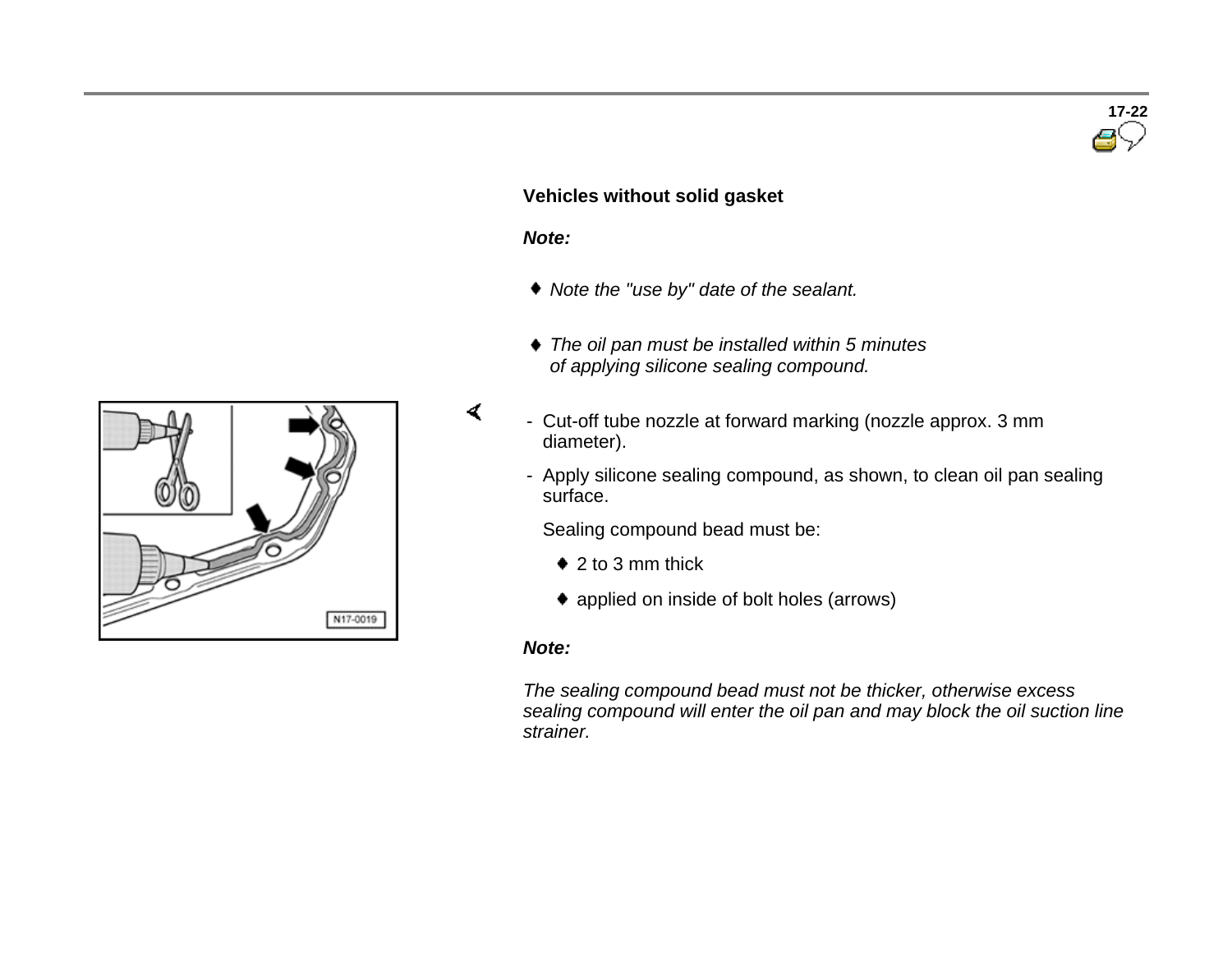

- Apply silicone sealing bead as shown to clean sealing surface of oil pan. (illustration shows position of sealant bead on cylinder block).

**17-23**

- Install oil pan immediately and tighten all oil pan bolts lightly.

#### *Note:*

 $\blacktriangleleft$ 

*After installing the oil pan the sealant must be allowed to dry for approx. 30 minutes before the engine is filled with oil.*

#### **Continued for all vehicles**

- Tighten oil pan bolts to 15 Nm.

#### *Note:*

*The remaining assembly is basically a reverse of the disassembly sequence.*

- Tighten bolts securing oil pan to transmission to 45 Nm.
- Tighten M10 bolts securing oil pan to cylinder block to 45 Nm.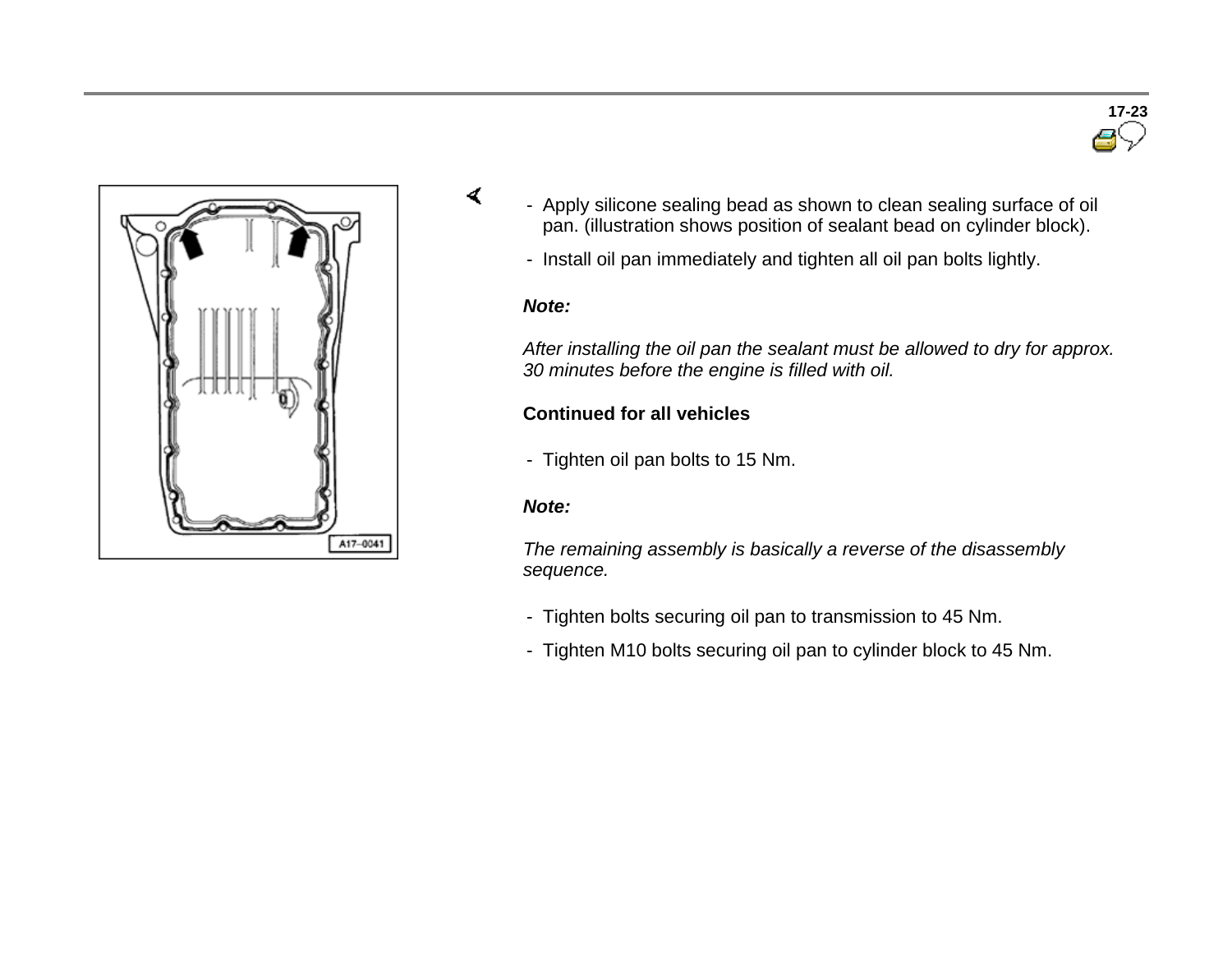

## **Tightening torques**

|  | <b>Component</b>                                 |                 | <b>Nm</b> |
|--|--------------------------------------------------|-----------------|-----------|
|  | Engine mounting to subframe                      |                 | 25        |
|  | Engine mounting to engine support                |                 |           |
|  |                                                  |                 | 25        |
|  | Torque rod bracket to engine                     |                 | 25        |
|  | Transmission support to transmission<br>mounting |                 |           |
|  |                                                  | M <sub>10</sub> | 40        |
|  | Transmission mounting to subframe                |                 |           |
|  |                                                  | M <sub>8</sub>  | 25        |
|  | Intake manifold bracket                          |                 | 25        |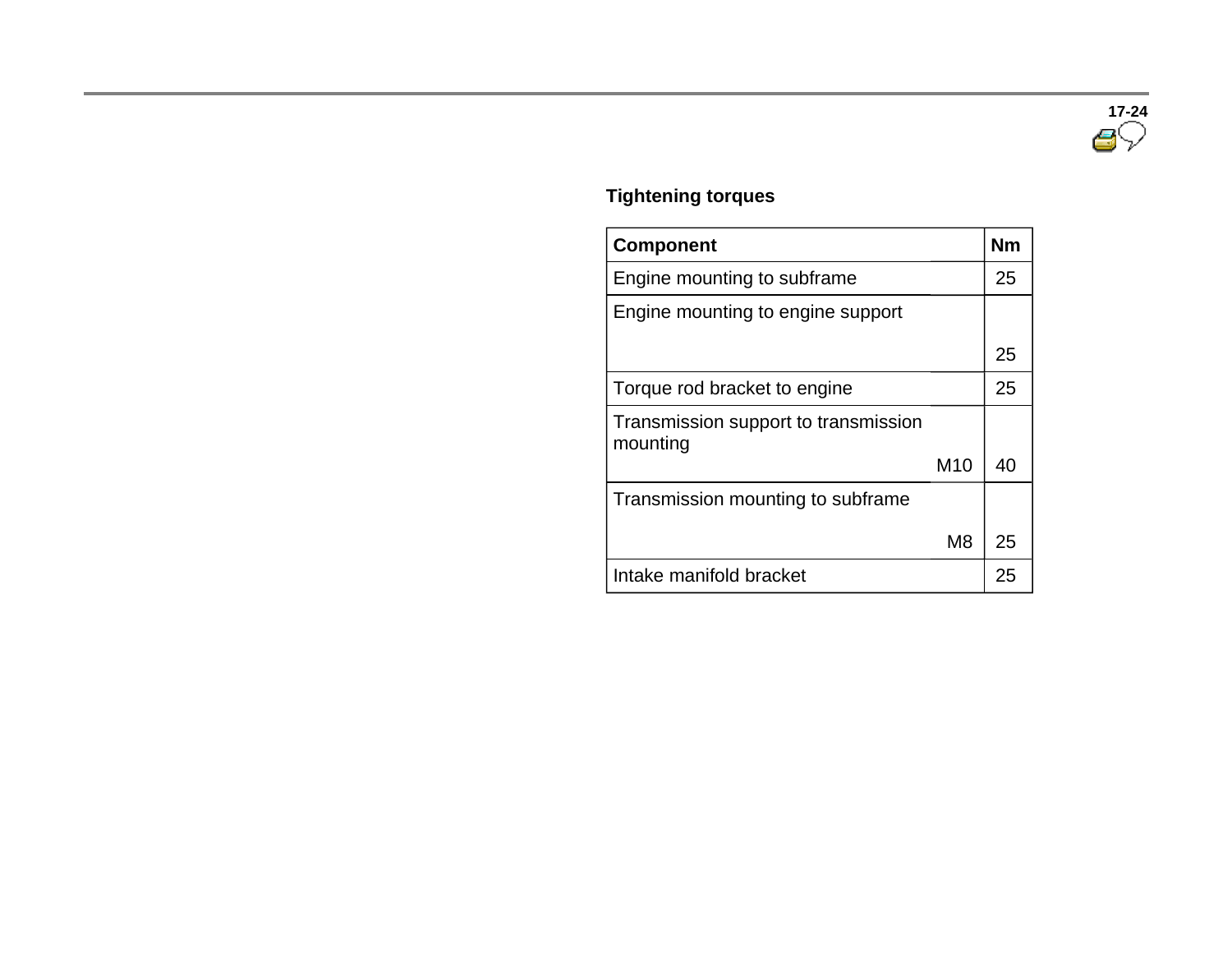



 **Oil pressure and oil pressure switch, checking**

**Special tools and equipment** 

- VAG 1342 Oil pressure tester
- VAG 1527 B Voltage tester
- VAG 1594 A Adapter set

#### *Note:*

*Functional check and servicing the optical and acoustic oil pressure warning:*

*Electrical Wiring Diagrams, Troubleshooting & Component Locations*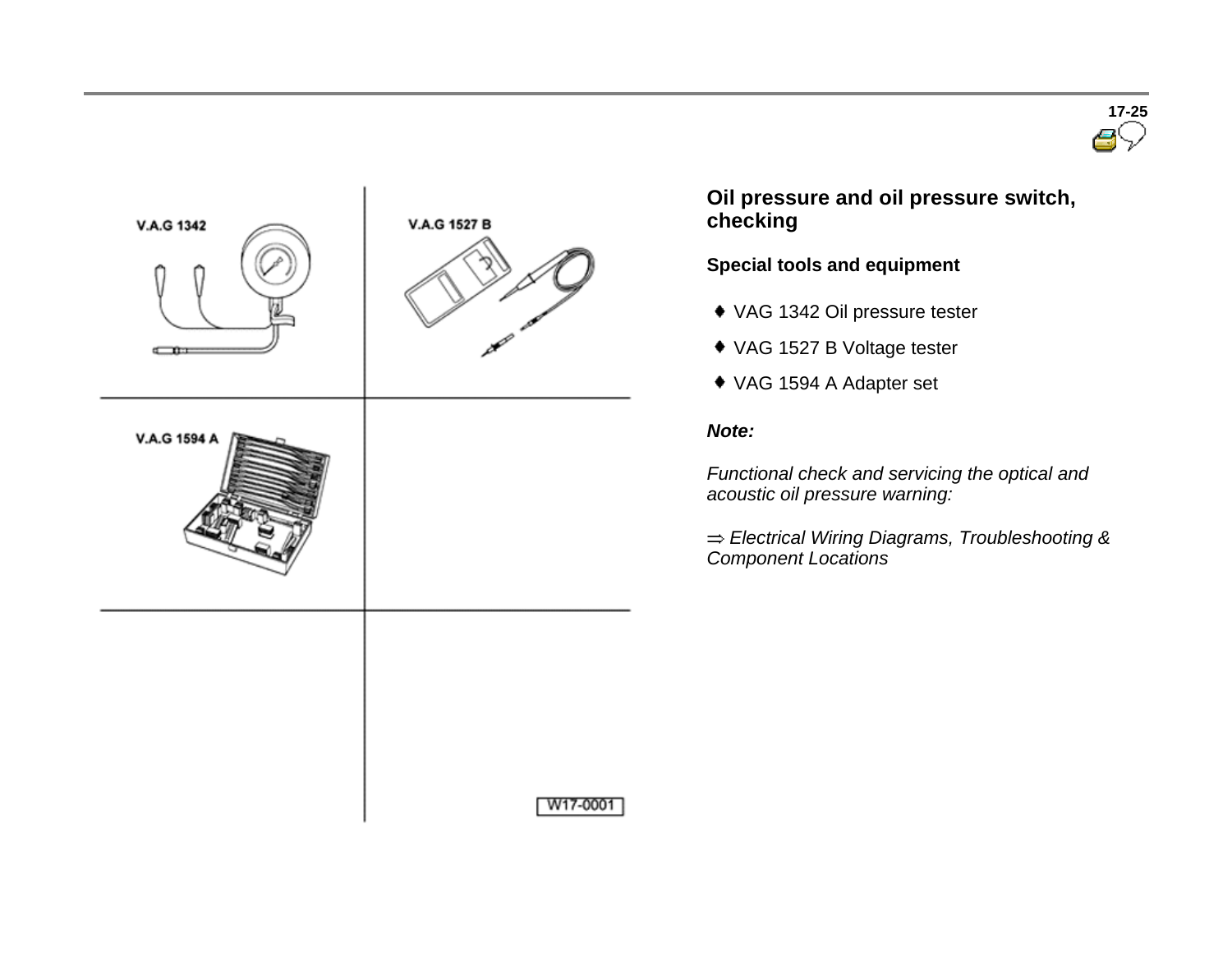

#### **Checking sequence**

 $\blacktriangleleft$ 

- Remove oil pressure switch -F1- and screw into tester.
- Screw tester into oil filter bracket in place of oil pressure switch.
- Connect brown wire of tester to Ground (-).
- Connect voltage tester VAG 1527 B using auxiliary cables from VAG 1594 A to battery positive (+) and oil pressure switch.
- LED must not light up.
- If LED lights up, replace 1.4 bar oil pressure switch -F1- .

If the LED does not light up:

- Start engine and run at idling speed:
- At 1.2 to 1.6 bar LED must light up

If the LED does not light up:

- Replace oil pressure switch.
- Oil pressure at idling: min. 2 bar
- Increase engine speed further.
- $\bullet$  At 2000 rpm and an oil temperature of 80 $\degree$ C, oil pressure should be 3.0 to 4.5 bar.